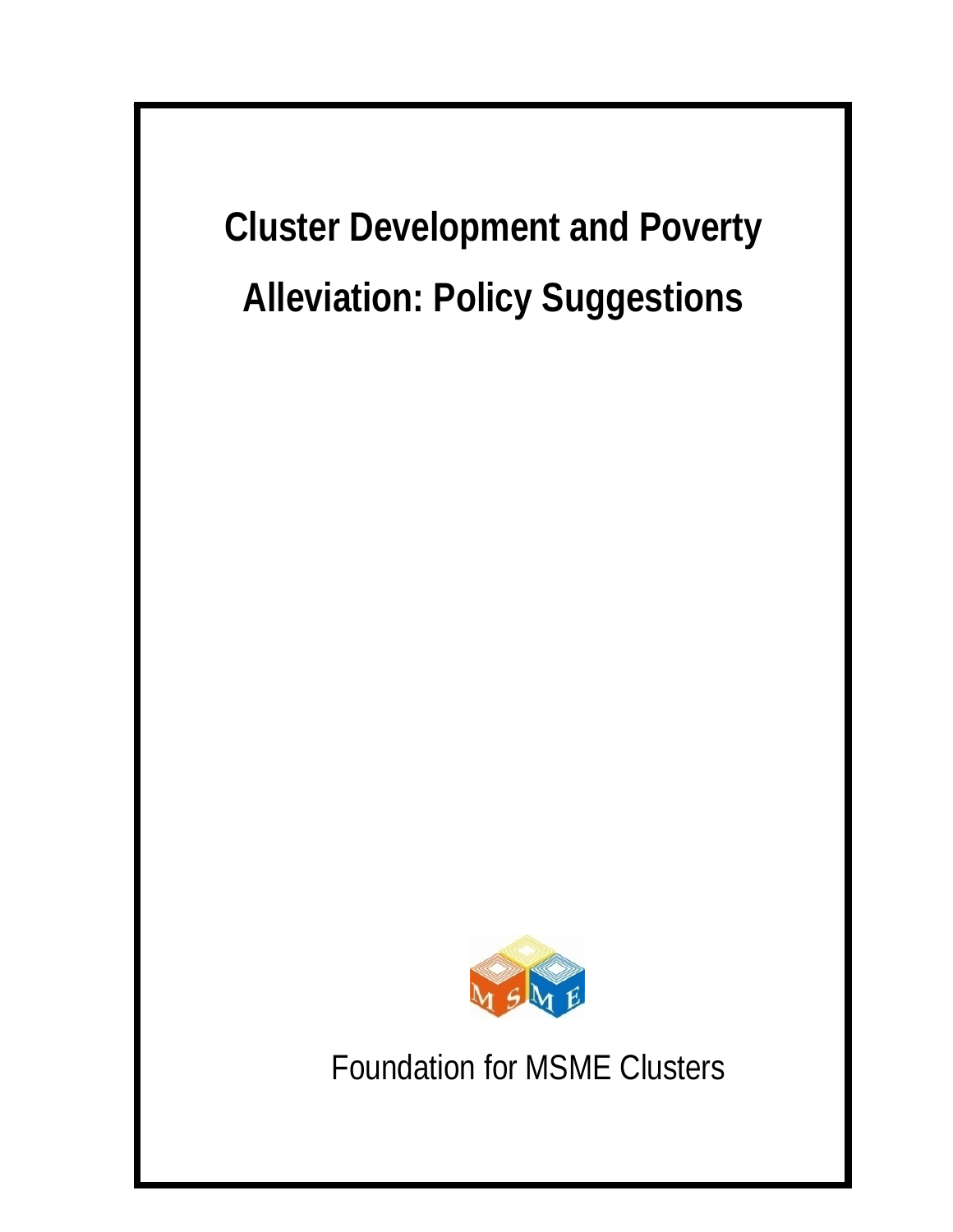## **Cluster Development and Poverty Alleviation: Policy Suggestions<sup>1</sup>**

### **1. Backdrop**

Efforts have been made to reduce poverty in India, since at least the era of Planning that started in the 1950s. As a proportion of the population, poverty in India declined since the mid-1970s through a variety of instruments induced during this process. Poverty is much lower now in the northwest region of India as well as in the Indo-Gangetic Plain, in the coastal districts of the Indian peninsula and most of the southern region excluding their interior parts. There have been also deliberate interventions with the explicit objective of poverty reduction. Yet the depth of and vulnerability to poverty remain high in India. The instruments of intervention have been various<sup>2</sup> and many of these have been successful at varying levels of efficacy.<sup>3</sup>

Poverty is also now much lower in several parts of the country as fallout of the processes of economic growth and human development. In this context, the significance of micro, small and medium enterprise (MSME) clusters, as a vehicle for economic growth has been well established. A number of development agencies have taken keen interest in promoting MSMEs situated in clusters both in economically developing and developed countries. While many of these clusters (consisting of SME units) are industrial in nature, a sizeable number of them (especially the ones composed of micro units) are engaged in the production of artisanal and products of daily use and are located in rural and semi-urban areas.

In India, UNIDO launched a cluster development programme in 1996. Initially, a mapping study<sup>4</sup> identified 138 clusters, covering a wide range of products. These clusters contributed significantly to employment, industrial production and exports<sup>5</sup>. However most of these clusters were found to be "underachievers"<sup>6</sup>, following predominantly a "low-road"<sup>7</sup> growth path characterised by low production costs, low product quality and low price.

This was followed by implementation of 3 technical cooperation projects<sup>8</sup>, where UNIDO along with the Office of the Development Commissioner Small Scale Industries (DCSSI), Government of India, as also in partnership with a host of central/state governments and institutions thereof worked towards an agenda of "growth and competitiveness" in 24 clusters<sup>9</sup>. Meanwhile a number of other central and state government agencies also picked up cluster development methodology.

Acknowledging the experience of UNIDO in supporting the development of MSME clusters and in the light of potential contribution of this approach towards poverty reduction, the Swiss Agency for Development and Cooperation supported a Project<sup>10</sup>, whose objective was

 $\overline{a}$ 

<sup>&</sup>lt;sup>1</sup> Prepared by Dr Shovan Ray and Dr Tamal Sarkar<br><sup>2</sup> Fer example relief measures, rural infrastructure o

<sup>&</sup>lt;sup>2</sup> For example relief measures, rural infrastructure support, employment guarantee, and very importantly human development

 $3$  For a review of the programmes and policies, see Radhakrishna and Ray (2006)

<sup>&</sup>lt;sup>4</sup> Gulati M. 1996. Restructuring and Modernisation of Small and Medium Enterprise Clusters in India. UNIDO (Project US/GLO/95/144), New Delhi

<sup>&</sup>lt;sup>5</sup> 138 clusters were identified by the Study. Subsequently, as the Project matured, information flowed in on presence of many more SME clusters from various parts of the country. At present, the Project has a list of 388 SME clusters, 400 handloom, 3000 handicraft and 2800 micro enterprise clusters in India. This list has potential to grow further.

<sup>&</sup>lt;sup>6</sup> Underachiever clusters have a critical mass of firms in related industries sufficient to reap the benefits of clustering, but have not developed the level of interaction and information flows necessary to truly benefit from co-location. For details see Rosenfeld, Stuart A. 1996. Overachievers – Business Clusters that Work - Prospects for Regional Development. RTS

<sup>&</sup>lt;sup>7</sup> Humphrey, J. & Schmitz, H. 1995. Principles for Promoting Clusters & Networks of SME. Institute of Development Studies. University of Sussex. U.K.

<sup>8</sup> Project numbers US/GLO/95/144 (1997-2001), US/IND/97/148 (1999 – 2002) and US/IND/01/193 (2001 – 2005)

<sup>&</sup>lt;sup>9</sup> End of Project Reports of these three Projects are available at www.smeclusters.org

<sup>10</sup> Project No. US/GLO/02/059 - Thematic Cooperation Between UNIDO and SDC in the Areas of SME Networking and Cluster Development (July 2003 to June 2006)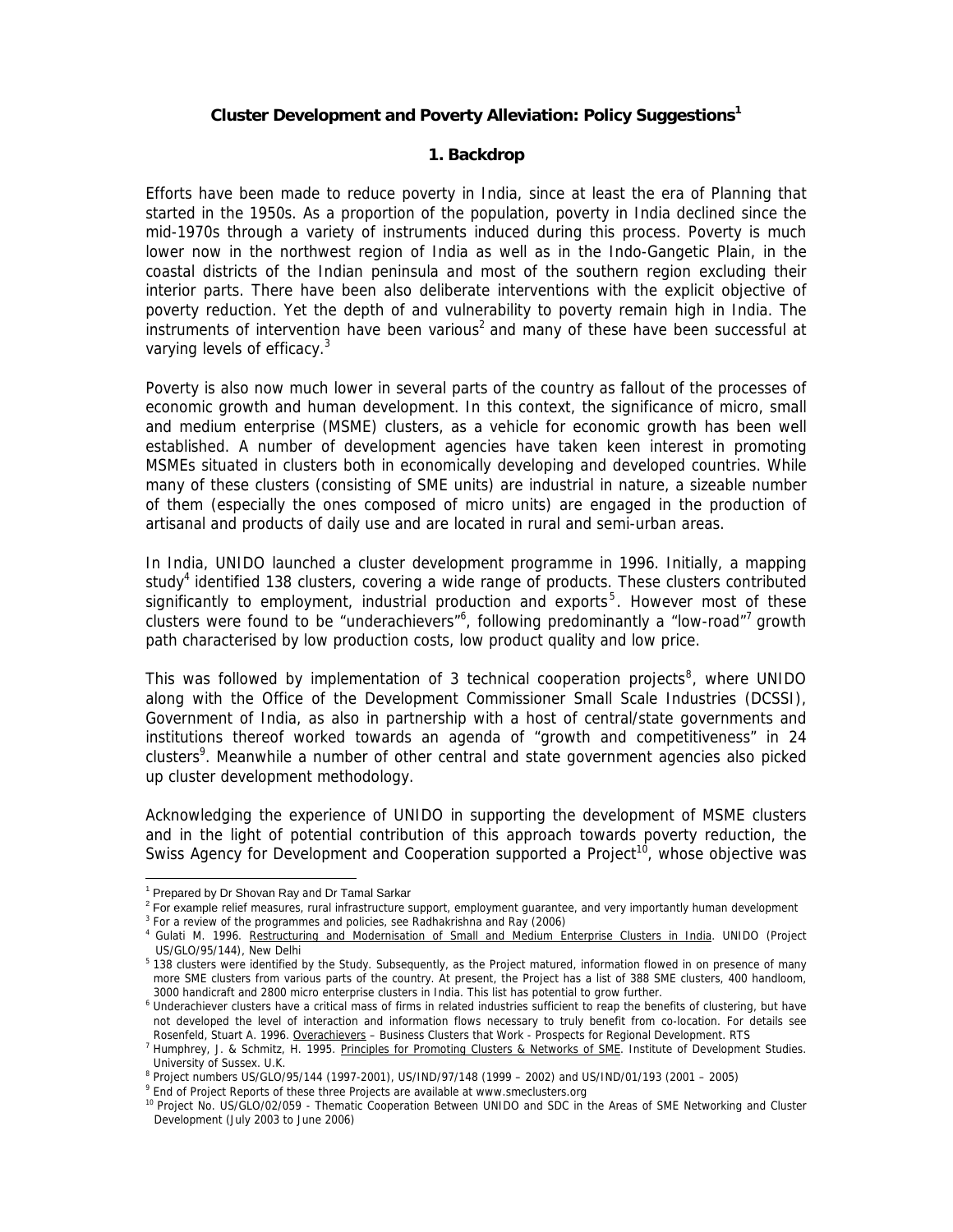to gain a deeper understanding of the relationship between clusters and poverty and introduce new tools to reduce poverty in clusters more effectively.

This paper considers cluster development as a possible strategy to reduce poverty in India, where clusters already exist and poverty is widespread. Accordingly, Chapter 2 suggests clusters where there is presence of poverty and identifies those typical "principal stakeholders" who are into poverty. Chapter 3, based on UNIDO experience in implementation state the principal conditions that are necessary to address poverty through cluster development. Chapter 4 suggests "policy interventions" to promote poverty reduction through cluster development. Chapter 5 presents a list of on-going cluster development schemes that are promoting cluster development and can have impact on poverty. Chapter 6 makes an attempt to estimate the resource requirement to promote such clusters in India.

Needless to say, the experiences are limited as of now and will get more broadly based with the study of more experiences as and when project implementation by other agencies will mature. It must also be mentioned that the issues discussed are especially valid for poverty intensive clusters and not necessarily industrial clusters. To that extent very little comparisons are available and also have been drawn upon from international experiences in cluster development. Not the least any inference drawn on any scheme of any department is purely based on secondary sources and has not been officially verified.

 $\overline{a}$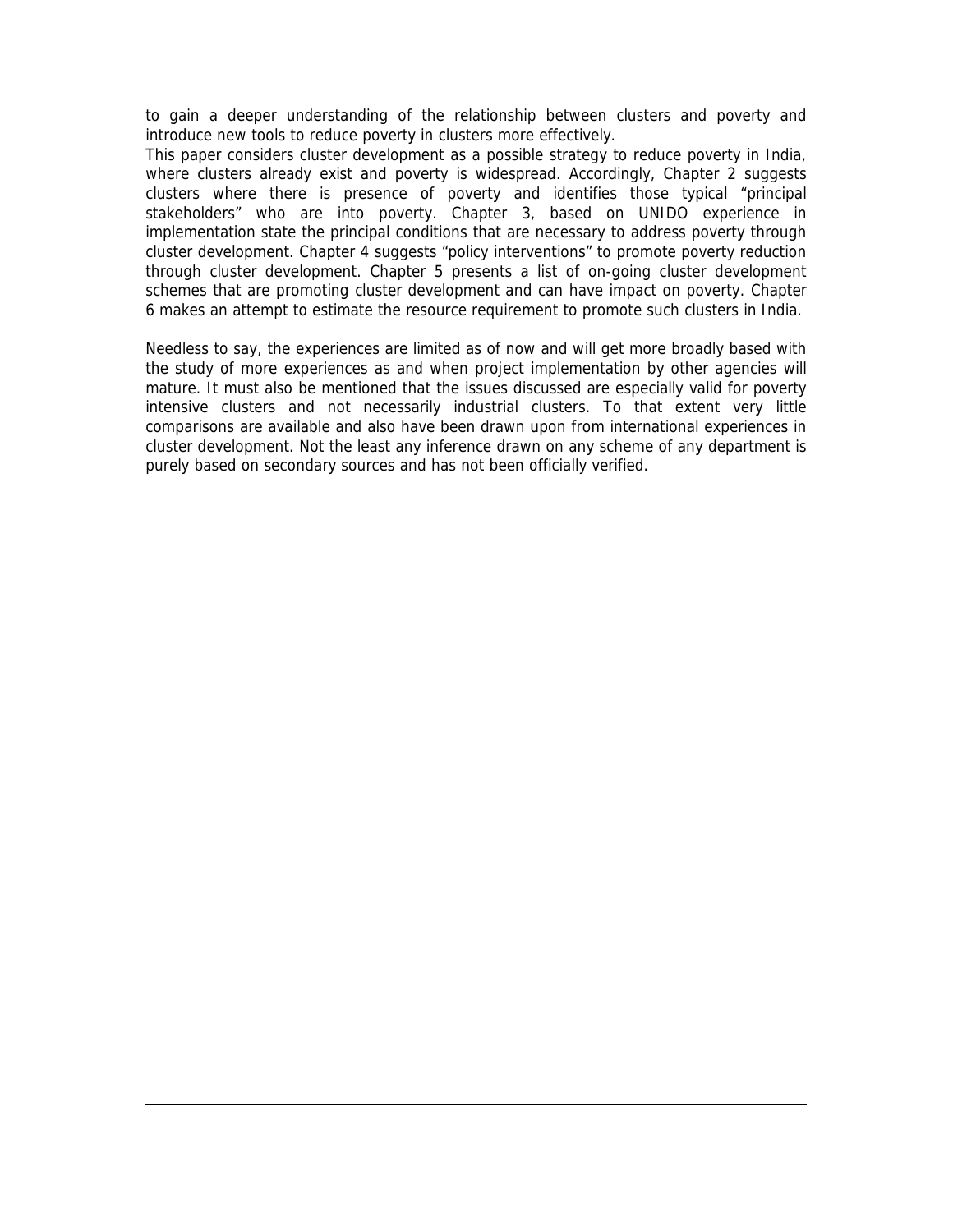## **2: Poverty in Clusters**

### **2.1 Poverty in India**

 $\overline{a}$ 

While poverty in India<sup>11</sup> is much lower now than a few decades ago, some states and regions share a heavier burden than others. Bihar, Madhya Pradesh, Orissa and Uttar Pradesh continue to have high rates of poverty with more than 30 percent head count ratio (HCR) among their populations. In West Bengal, rural poverty remains high at more than 30 percent.<sup>12</sup> Among these states, Orissa and Bihar are most affected, while Madhya Pradesh and Uttar Pradesh are a notch better. The situation in Rajasthan has improved of late quite considerably with only about 15 percent poor; though urban poverty remains higher at 20 percent. Uttar Pradesh (with or without Uttaranchal) is a state with large population and it is changing perceptibly with prosperity spreading to the eastern part. Thus, while the total number of poor in Uttar Pradesh remains large, they are not in the acute category compared with many others. While this is the picture at the state level, the distribution at the district and sub-district level could provide a more accurate picture of poverty hotspots in India.<sup>13</sup> It is evident from these studies that poverty is concentrated in central and eastern India and in parts of interior Maharashtra and south India.

According to the new data emerging from the  $61<sup>st</sup>$  round (2004–05) of NSS, the poverty picture is worse than what was reported in the "controversial"  $55<sup>th</sup>$  round (1999-2000) data. Rural poverty is new reckoned at 29.2% and urban poverty at 26.0%, together making an overall of about 28.3% in India. Preliminary calculations reckon that there has been an 8 percentage point poverty reduction in both rural and urban areas in 11 years from 1993-94 to 2004-05. Decomposing the change it is found that while growth has delivered 10.9 percentage point reduction in rural areas and 12.4 percentage points in urban areas, increased inequality has taken away 2.8 and 4.3 percentage points, respectively, from those reductions in rural and urban areas respectively<sup>14</sup>.

## **2.2 Social, regional, occupational and gender dimensions of poverty**

Poverty remains high among certain communities in India as a legacy of history. Several decades of affirmative actions have not altered this situation. In the year 2000, 7.5 percent Indians belong to Scheduled Tribes (ST), but they constituted 17.5 percent of the pool of the official poor. Similarly, the Scheduled Castes (SC) constituted about 16 percent of the population but in the pool of poverty, they formed a much higher 27 percent. Turning these data around, 44 percent of STs and 36 percent of SCs among their communities were classified as poor at the turn of the last century, while the more advanced social groups had 21 percent poor. Thus poverty is more concentrated among these deprived social groups in India. As we shall see in our empirical studies, a large proportion of the workers in the clusters belong to the deprived social groups, such as SCs and Muslims. The STs are even more marginalised but do not have the capacity to set up the enterprises for marketable products in clusters.

Among these groups there is much greater hardship in several regions and communities than the average figures above show. For instance, among STs, more than 50 percent are

<sup>&</sup>lt;sup>11</sup> In this paper we present poverty data for the reference period ending 1999-2000. New data are emerging on the 61<sup>st</sup> round

for the reference period 2004-05. This is not discussed in this paper though some major trends are indicated below.<br><sup>12</sup> All references to the present situation are based on National Sample survey (NSS) data relating to t

<sup>&</sup>lt;sup>14</sup> The profile of poverty described below remains unchanged though the numbers emerging seem to indicate concentrations of poverty in the social groups, regions and occupations indicated below.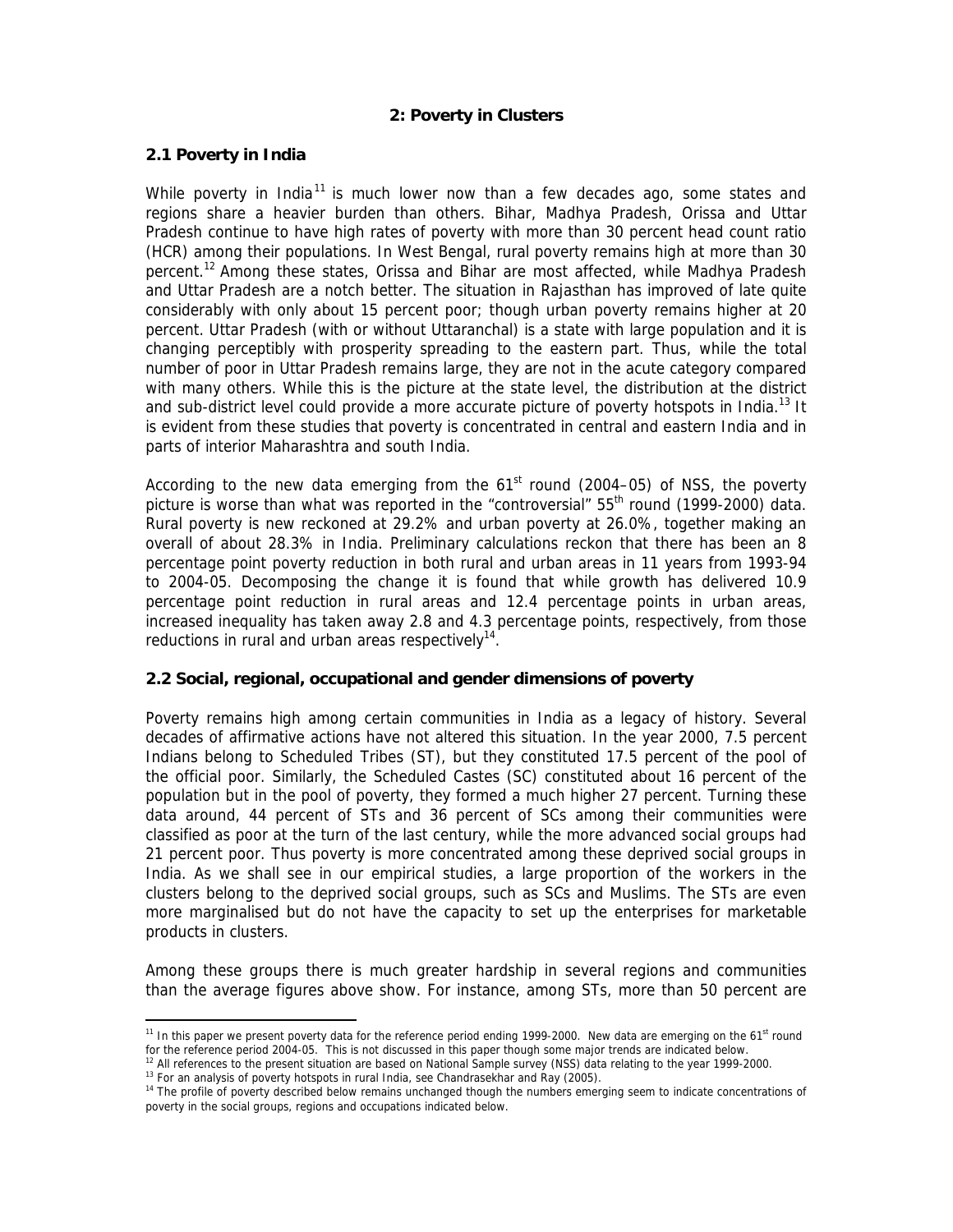poor in Orissa, Jharkhand and M.P. (including Chattisgarh). In Assam, W. Bengal and Maharashtra, 35-50 percent of STs are poor, while in A.P., Gujarat, Karnataka and Rajasthan, 20-30 percent STs are in that category. Further, if we go to the districts of Koraput, Nawapara, Malkangiri (in Orissa), Nandurbar (in Maharashtra), or Jhabua (in M.P.) we find the proportions to be much worse – at about 80 percent or even more. But STs are so marginalised entrepreneurially, that even cluster development probably cannot deliver on that front. If there is any such scope, poverty reduction in them would be very beneficial to this community.

Thus the **poverty-clusters in India** seem to lie in the undivided states of Bihar and M.P., and in Assam, Orissa and West Bengal. They are found in abundance in the semi-arid regions of Andhra Pradesh (Telengana) and Maharashtra (Marathwada) and interior Karnataka. They are found in parts of arid Gujarat and Rajasthan, particularly among the tribal communities. Looked through the agro-ecological lens, the poverty clusters are found in 'rain fed' unirrigated parts of India in central and eastern states and more acute in the inhospitable terrains where many backward castes and tribes have made their habitats.

When we consider **occupational groups**, we find that in relatively prosperous regions of India, agricultural labour constitute the main pool of the poor in rural areas, and in urban areas it is casual labour as a group who constitute the greatest proportions. In regions of low income and productivity, poverty is widespread and touches most occupational groups. There, apart from the above cited groups, small and marginal farmers and the artisan classes are also poor. Looking at the picture from the rural perspective, 47 percent of agricultural labour and 28 percent of the self-employed constitute the poverty pool in India. By comparison, artisans constitute 12 percent and non-agricultural labour 7.6 percent.<sup>15</sup>

There is also a strong correlation of poverty with **women and socially backward class** and a general trend in poverty is that among the poor, the women are more into poverty as against men. The same is in general true for less privileged or socially backward communities. "… (In) India …age specific mortality rate for females consistently exceeds that of men….The main culprit would seem to be the comparative neglect of female health and nutrition, especially – but not exclusively - during childhood. There is indeed considerable evidence that female children are neglected in terms of health care, hospitalisation and even feeding…..Even though the Indian case has been studied more extensively than others….. Similar evidence of relative neglect of health can be fond in the other countries as well...."<sup>16</sup>. "...The incidence of poverty among females tended to be marginally higher than males in both rural and urban areas. The percentage of females living in poor households was 37 (34) per cent in rural (urban) areas in 1993-94 and 27 (25) per cent in 1999-2000 and in contrast the percentage of male persons living in poverty was 36 (32) in rural (urban) areas in 1993-94 and 26 (23) per cent in 1999-2000…."

## **2.3 Defining Clusters**

 $\overline{a}$ 

A cluster is a geographical concentration of micro, small, medium and large firms producing the same or a similar range of products (goods or services). Units in a cluster face same or similar set of threats (e.g. product obsolescence or lack of markets) and opportunities (e.g. increasing turnover through quality up-gradation or the introduction of new products, and increasing exports through targeted marketing). The firms producing 'the product' by which a cluster is known are called principal firms or principal stakeholders of the cluster. The

 $15$  Disaggregated data for the groups are not yet available for the more recent period.

<sup>16</sup> Sen, Amartya, "Development as Freedom" (2000). Page 106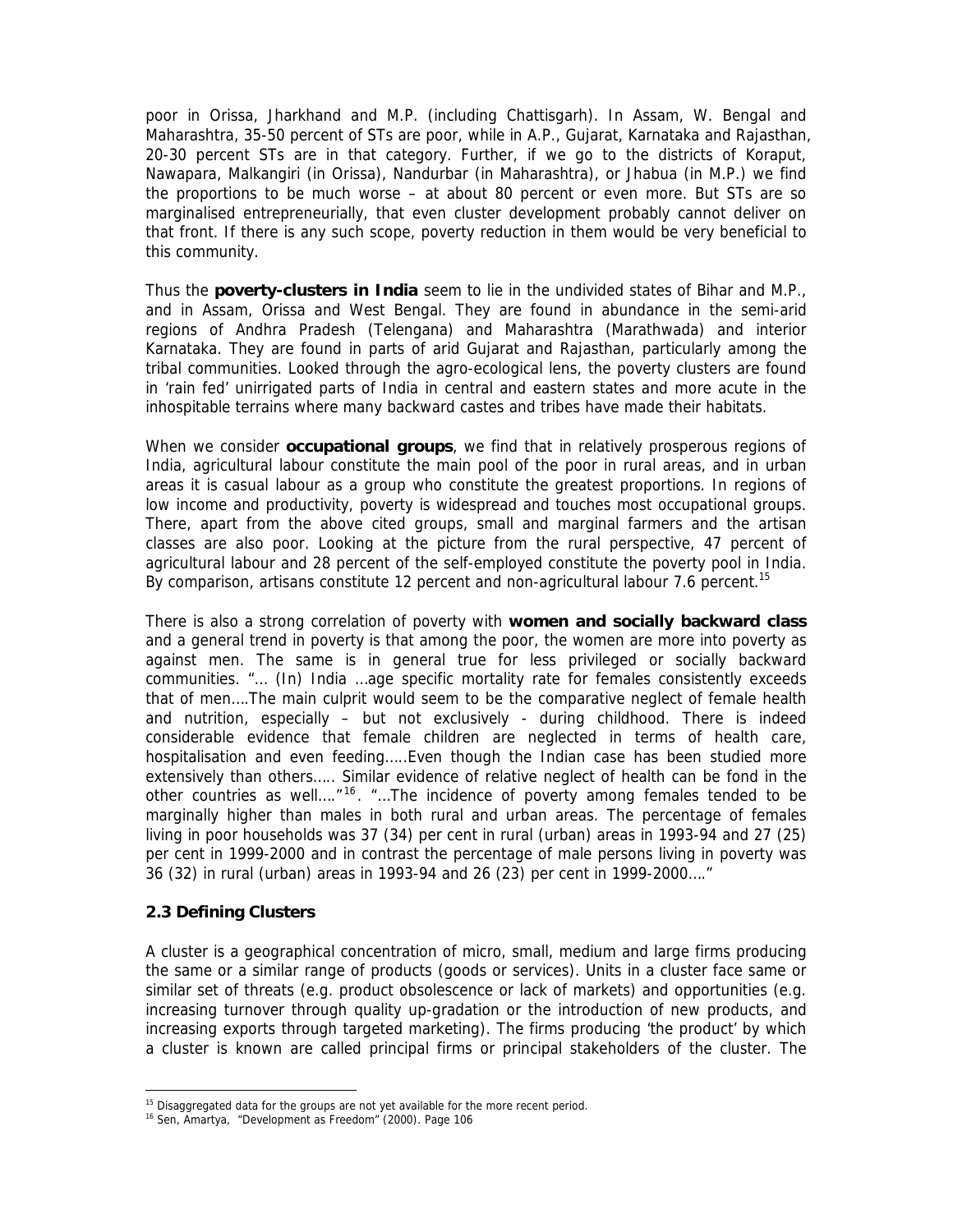number of principal stakeholders vary and can be as low as 50 (in hilly areas) to as high as 5000 in locally dense clusters.

### **Box 2.1: Cluster Product Range**

Products having same/similar value chain: In the cashew cluster, both the micro and the small units purchase raw cashew nut from traders and/or importers, process it through near similar technologies (drum roasted/boiled) and sell them to local or the Washi (Mumbai) wholesale market. Or in the leather products cluster of Ambala, where the raw material is procured from within and also outside the cluster, processed locally at Ambala and then sold locally as well as outside the cluster. Products constituent of the same value chain: In the coir cluster of Alleppy the coir yarns spun by the spinning units are used by the weavers and the woven and further value added products are exported by the coir product exporters. Or in the leather and leather products cluster of Mandi, where the flayers feed the tanning units, which in turn feed the footwear and the leather item processing units.

The *principal firms* obtain inputs from a range of *supporting firms* through backward and forward linkages. These include raw material suppliers and manufacturers of parts and machinery; intermediary buyers like traders, exporters and import agents; and technical and financial service providers like consultants on quality, environment, design, energy, and investment. Various interest groups such as product and umbrella associations/fora contribute towards the dynamics of the cluster. All these – principal firms, support firms and service providers, technical and financial institutions and interest groups are a part of the cluster and are called cluster stakeholders.

The geographic spread of a cluster can vary. As a part of its natural growth, a cluster generally covers at least that big an area that enables its firms to interact. However, since a cluster is not a legal entity, its geographic boundary is scholastically determined<sup>17</sup>. Ideally, the geographic limit of a cluster should not cover too big an area such that it deters interaction and the very spirit of cluster development (see section 3 below) may lack in such situations. Thus a cluster should cover a few villages or a city and its surrounding areas or at best a few blocks of a district.

# **2.4 Poverty in Clusters**

From the above discussion we surmise that at least a significant part of the artisan class belong to that segment of the population described as officially 'poor', though poverty is more concentrated among non-artisan occupations, particularly those engaged in agriculture in low productivity regions of India and casual labour in all occupations<sup>18</sup>. The backward regions, where productivity and non-farm incomes are low, belong mostly to central and eastern India, in the rain-fed parts with low rural infrastructure support. In these parts even the artisan classes are poor. However the choice of clusters for poverty reduction requires a few other parameters for selection.

 $\overline{a}$ <sup>17</sup> For further reading please see Making Sense of Clusters: Regional Competitiveness and Economic Development, Cortright, J (2006)

 $18$  Section 2.2 above gives a detailed account of this distribution in regions, social groups and occupations.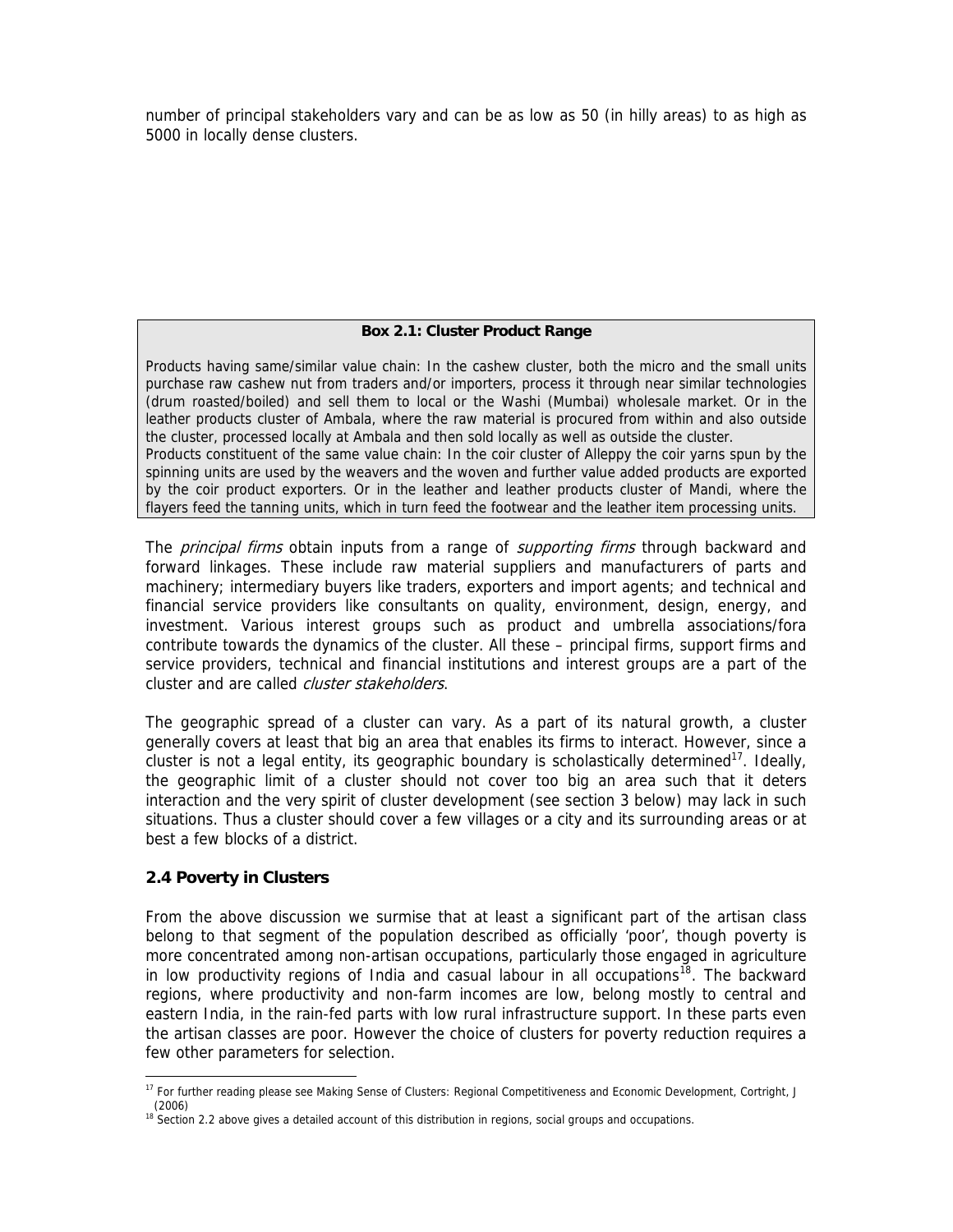In identifying the regions for cluster selection, it seems very probable that artisans in these clusters are likely to be poor.<sup>19</sup> However, it is also likely that they are not amongst the poorest, who would be typically outside the cluster enterprises in these regions. In other words the **real hotbeds of poverty in India are not likely to be the most appropriate hunting ground for cluster development**. Nevertheless, many of the beneficiaries of the eligible clusters would live in the vicinity of the poverty line even if they are not below it, and some may indeed have their heads above the watermark. On several reckonings they will be poor in the multidimensional sense of poverty, and most of those above the official 'poverty line' would be poor in the 'transient' sense even if not poor in the 'chronic' sense of poverty.

A recent strand of the literature on poverty seeks to distinguish between the concepts of chronic and transitory or transient poverty, which is useful in many situations. The chronic poor are those individuals and households who experience poverty for extended periods of time or throughout their lives. It is hypothesized that the duration, multi-dimensionality and severity of poverty build upon one another. The nature of transitory poverty is somewhat different in that the state of being poor may not be for extended periods, but occasionally, though individuals and households are vulnerable to that state in view of their low income and its fluctuating characteristics issuing from livelihood patterns. While not being poor in the strict sense of being below the defined expenditure level, etc., they would be close to that mark and touching it occasionally or periodically. For instance, a marginal farmer producing a cash crop or a small fisherman may face price or yield uncertainty and face severe income fluctuations that may lead to poverty in phases. Other examples are related to household income generated by a working couple one of whom may face livelihood uncertainties. For instance, from our studies we find that many women working in micro clusters manage to contribute to their family income such that they keep above the poverty line - and are able to send their children to school and remain healthy otherwise. They are however vulnerable to the poverty trap if they lose the livelihood option or face fluctuations in income, their earnings being low. Such a thing could also happen to low paid cluster workers through employment loss for a variety of reasons.

The sustained poverty reduction in these areas would inject dynamism and hopefully improve the living standards and livelihood opportunities to the poorer sections in them. Thus, even though cluster development in these parts may worsen inequality in the short run, the process may eventually benefit all poor in the region by spreading prosperity as clusters develop over time.<sup>20</sup>

## **2.5 Clusters with incidence of poverty**

 $\overline{a}$ 

Accordingly this paper will not consider the development of clusters of transnational and multinational corporations in technologically complex activities or where the production

<sup>&</sup>lt;sup>19</sup> The official poverty line values are available for the year 1999-2000, separately for rural and urban India and for different states in India. The all-India rural poverty line for that year was Rs.327.56 per capita per month. If a household is assumed to have five members, the rural poverty line was Rs.1638 per month. The corresponding poverty line for urban Indian household was Rs.2271 per month. These are averages for India, varying across states in the range of Rs.1538 in rural Tamil Nadu to Rs.1874 in rural Kerala, and from Rs.1720 in urban Assam and the northeast to Rs.2699 in urban Maharashtra. It may be noted that these lines are estimated on the basis of baskets of goods for consumption whose compositions have very probably changed since they were originally constructed; these are periodically revised for price changes at the state level. Poverty line estimates are not separately available at the cluster level, which is typically at the sub-district level. The values are indicated and may change with the new reference year assumed by NSSO

<sup>20</sup> The head count ratio (HCR) merely captures the total number below the earmarked poverty line but does not consider the depth and severity of those below the line. The concepts of 'poverty gap' and 'squared poverty gap' help us to capture these, common expressions for the more exact FGT (Foster-Greer-Thorbecke) measure.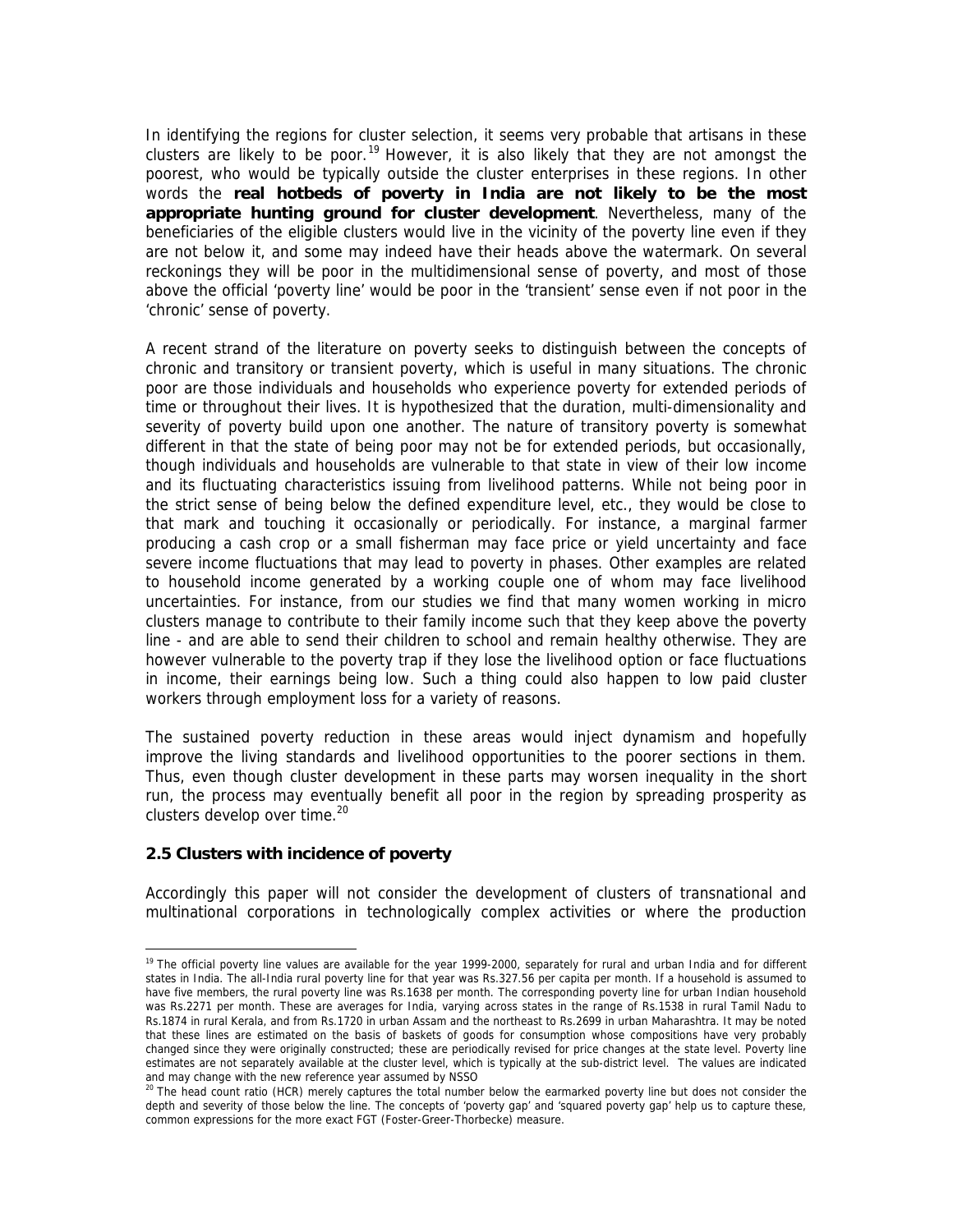process that are divided across nations. There is a large and growing literature on the innovation, development and maturity of products, and in that process relocation of production activities and firms in different parts of the world a la Vernon.<sup>21</sup> A number of such clusters of firms have come up in many countries, including China, Japan, Taiwan. This paper does not also consider the information technology clusters that have appeared in many countries in the last decade, often as a result of outsourcing of products and services in the globalised environment. In India this group of clusters has developed in many locations such as Bangalore, Hyderabad, Gurgaon, and Kolkata. Those clusters are engines of growth in India as in many countries and are subjects of close scrutiny in the new international division of labour. $^{22}$ 

The clusters that we consider in this paper are thus the traditional ones in handlooms and handicraftss, which have grown out of specializations in certain locations producing niche products made by skilled and semi-skilled artisans and also micro unit based clusters (e.g. processed food, furniture, leather products, edible oil, etc.), which are typically labour intensive in nature, but not necessarily niche products. These households typically earn low wages but by no means very poor or destitute. Thus they are not always typically 'chronically poor' in the sense in which poverty is defined in India but could be described as 'transient poor' (as defined above).

It is commonly found that these workers with family based/acquired skills switch between their vocations as artisans and other livelihood options in agricultural and other non-farm activities to meet their shortfall in income over the annual cycle. Some of them even have to migrate in switching between livelihood options.

#### **Box 2.2: Handloom Cluster of Chanderi**

Chanderi is a small township in the state of Madhya Pradesh, in India. Handloom based weaving in Chanderi is a centuries old activity. The cluster is known for its ethnic product with high design value. In the year 2003, it had 11000 weavers working in 3000 looms. During the Participatory Poverty Assesment, the well-being analysis indicated that the "happier groups" among traders, powerful master weavers and government officials. Small master weavers and independent weavers were included within the "happy" category. The "average" was those weavers who are low paid and lead a vulnerable existence. In the "sad" category are daily workers or wage workers that have become dependent on traders or master weavers. The most vulnerable groups identified during the well-being analysis are those weavers who are unable to save for the next day. They are estimated to constitute 30-40% of the weaving community and are those in need of livelihood improvements.

#### **Box 2.3: Cashew and Fruit Processing Cluster of Sindhudurg, Maharashtra**

In the cashew and fruit-processing cluster of Sindhudurg, as a result of small and decreasing land holdings, subsistence agriculture is declining as a viable livelihood opportunity especially among small and marginal farmers<sup>23</sup>. The predominant economic activities of the population revolve around horticultural crops, cashew processing and fisheries. Due to seasonal variations in climate and the limited spread of horticultural crops, many small and marginal farmers as well as landless people (who make up for more than 90 per cents of the agricultural labour) are involved in wage labour. It is

 $\overline{a}$ 

<sup>&</sup>lt;sup>21</sup> See Vernon (1966) on product cycle theory and its further refinement into the branch of product life cycle theory in three variants in Klepper and Simons (2005)

<sup>&</sup>lt;sup>22</sup> For a good literature survey and a variety of case studies from China, Japan and Taiwan in a number of sectors and types of clusters, see Sonobe and Otsuka (2006). For a classification of clusters in Latin America into *survival clusters, mass production* clusters and clusters of transnational corporations, see Altenburg and Meyer-Stamer in World Development, 1999, volume 27

<sup>(9),</sup> pp1693-1713. **23 Less than 1 acre = marginal;1-2.4 (a hectare) acres = small; 2.5 – 4.8 acres = semi medium; 4.9 (2 hectares) – 10 acres = medium; more than 10 acres = large. But this can vary from state to state.**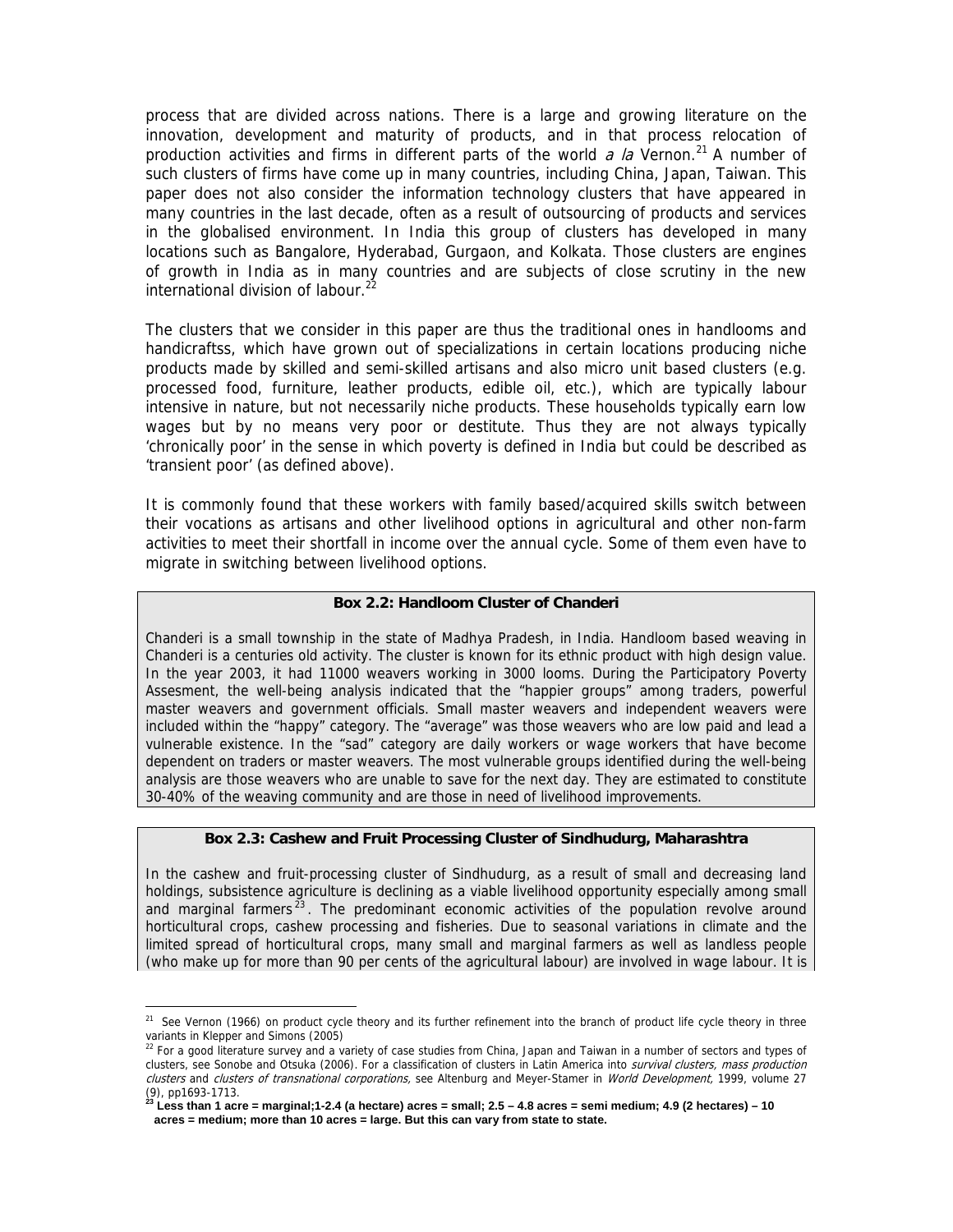estimated that the average family income of these small and marginal farmers (small plot owners or agricultural labourer) is in the range of Rs 15,000 to Rs 20,000 annually.

This section of the population also constitutes the principal labour force of the local horticulture processing industry. This is particularly relevant for the cashew processing industries where 95 per cent of the workers are women, many being the principal bread earner in their family. Although earning by women started as a 'complementary' income, it is increasingly becoming an essential part of the family income. Accordingly, a participative poverty assessment carried out in the cluster identified people engaged in low pay work and/or labour intensive livelihood options (e.g. wage workers, agriculture labourers, domestic workers, etc.) under the category of poor and they constitute mostly the landless labourers and the small and marginal farmers. Here again the BPL families are of particular relevance as their annual income is below the national minimum.

## **Box 2.4: Leather cluster of Mandi<sup>24</sup>**

The leather cluster of Mandi is spread over 125 villages in an estimated area of 1000 sq. km. The cluster consists of 3 principal operations, called FTC - flaying, tanning and cobbling (and of late other leather product making) with each process feeding the other. The cluster has an estimated annual turnover of Rs 1.08 crores (leather – Rs 20 lakh, footwear – 75 lakh and leather product – Rs 13 lakh) and involves 380 artisans - 220 flayers, 60 tanners and 100 cobblers. Of these around 160 tanners/flayers are members of a central tanning unit in Malori and another 10 artisans are part of another central tanning unit at Pali, together producing tanned leather worth Rs 10 lakh. Tanned leather from these units and also by the individual tanners are sold locally to cobblers and also consumed by a by-product unit at Malori (with an annual turnover of Rs 13 lakh of leather products) and also sold to local traders. The 100 cobblers produce 25000 pairs of shoes and *chappals*, valued at Rs 75 lakh per annum. However they source majority of their leather from traders. As a by product, bone crushes worth Rs 6 lakh per annum is also being produced by a central bone crushing unit set up at Malori.

There are around 6269 such clusters in India<sup>25</sup>, and they belong to the informal and unorganized sector of the economy and are spread across the country. Prima facie it appears that there is considerable scope for poverty reduction through development of these clusters. The 11 states with high incidence of poverty have around 70 per cent each of micro and artisan clusters and around 40 per cent of the handloom clusters.

| S No. | <b>State</b>         | <b>Micro Clusters</b><br>(registered &<br>unregistered) | Handicraft | Handloom |
|-------|----------------------|---------------------------------------------------------|------------|----------|
|       | Bihar (undivided)    | 192                                                     | 102        | 19       |
| 2     | Madhya Pradesh       | 206                                                     | 144        | 17       |
| 3     | Assam                | 46                                                      | 23         | 23       |
| 4     | Orissa               | 88                                                      | 247        | 10       |
| 5     | West Bengal          | 182                                                     | 282        | 14       |
| 6     | Andhra Pradesh       | 197                                                     | 159        | 35       |
|       | Maharashtra          | 225                                                     | 175        | 14       |
| 8     | Karnataka            | 249                                                     | 131        | 12       |
| 9     | Gujrat               | 181                                                     | 262        | 8        |
| 10    | Rajasthan            | 116                                                     | 94         | 32       |
| 11    | <b>Uttar Pradesh</b> | 368                                                     | 267        | 64       |

**Table 2.1: State wise Micro, Handloom and Handicrafts Cluster in India** 

 $\overline{a}$ <sup>24</sup> Source: Society for Technology and Development, Mandi (H.P.)<br><sup>25</sup> Gulati and Awasthi, (2006)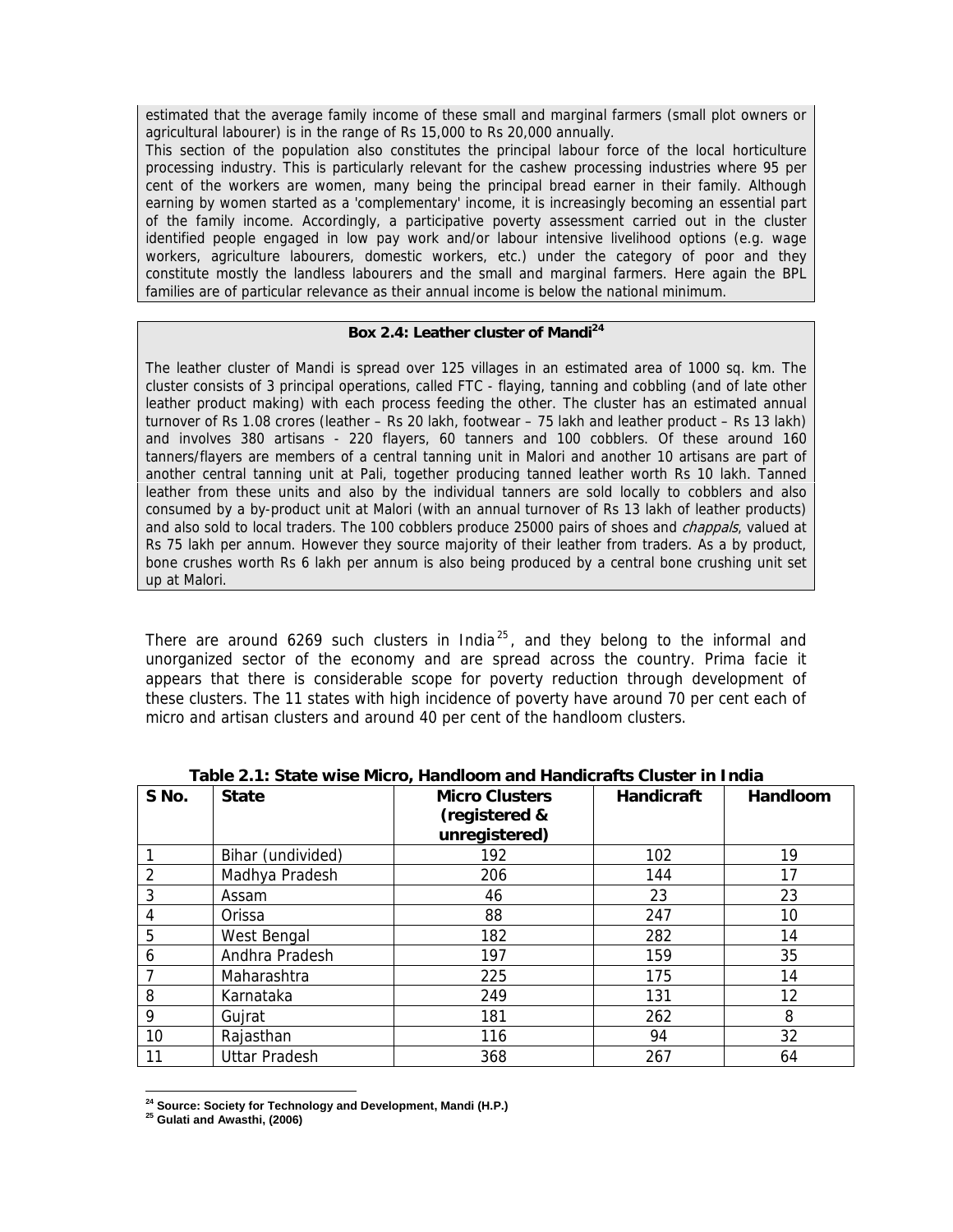| 12 | Andaman & Nicobar.   | $\overline{2}$ | 14             |                          |
|----|----------------------|----------------|----------------|--------------------------|
| 13 | Chandigarh           | 4              | $\blacksquare$ | 4                        |
| 14 | Chattisgarh          | 54             | 25             | 62                       |
| 15 | Dadra & Nagar Haveli |                | $\blacksquare$ | $\overline{\phantom{0}}$ |
| 16 | Daman and Diu        |                |                | $\overline{\phantom{0}}$ |
| 17 | Delhi                | 28             | 80             | 6                        |
| 18 | Goa                  | 3              | 60 (includes   |                          |
|    |                      |                | Daman & Diu)   | 1                        |
| 19 | Haryana              | 77             | 9              | 12                       |
| 20 | Himachal             | 30             | 82             | 6                        |
| 21 | Jammu & Kashmir      | 43             | 197            | 6                        |
| 22 | Kerala               | 217            | 86             | 64                       |
| 23 | Manipur              | 20             | 26             | 11                       |
| 24 | Meghalaya            | 10             | 16             | 3                        |
| 25 | Mizoram              | 7              | 7              | $\overline{7}$           |
| 26 | Nagaland             | 4              | 15             | 7                        |
| 27 | Pondicherry          |                | $\blacksquare$ | 1                        |
| 28 | Punjab               | 118            | 19             | 11                       |
| 29 | <b>Tamil Nadu</b>    | 194            | 126            | 102                      |
| 30 | Tripura              | $\overline{2}$ | 24             | 4                        |
| 31 | Uttaranchal          | 30             | 62             | 31                       |
| 32 | Arunachal Pradesh    | $\blacksquare$ | 36             | 6                        |
| 33 | Lakshdweep           |                | $\overline{4}$ |                          |
| 34 | <b>Sikkim</b>        |                | 6              | $\overline{2}$           |
|    | <b>TOTAL</b>         | 2896           | 2779           | 594                      |

It may be noted that while the handicrafts and handloom clusters are precisely defined, the micro clusters are sub grouped into 48 broad product groups<sup>26</sup>. This lacks some sort of product clarity so far as the definition of a cluster is concerned.

It may be mentioned here that besides these micro- and artisan clusters there are also a host of SSI clusters which are likely to get endangered (vulnerable) due to the natural opening up process of the Indian economy. Here, clusters with survival problems can also endanger the working class who at present may belong to non-poverty households but are vulnerable as closure of the non-competitive cluster based units can push those households towards poverty.

## **2.6 Poverty reduction programmes**

Prosperity and well being of the poor are obtained through different processes and they can be direct and indirect. An important part can be through general prosperity 'trickling down' to the poor. Apart from the trickle down process of economic growth and human development driven prosperity<sup>27</sup>, poverty reduction by programmed intervention has taken place through initiatives taken by the government and other agencies with their assistance. The results of these initiatives have been by and large positive and poverty reductions have taken place around the country over the years. Apart from relief measures, many of these programmes were of 'targeted (towards chronic poor) employment generation" types; e.g. Food for Work, SGSY and of late NREGA, etc. It has also been many a times sector neutral as often in the event of creation of basic employment opportunity, the sectoral dimension of employment generation is in general absent.

 $\overline{a}$  $26$  See annex 1

<sup>&</sup>lt;sup>27</sup> By means of capacity development and empowerment such as education, training, health and nutrition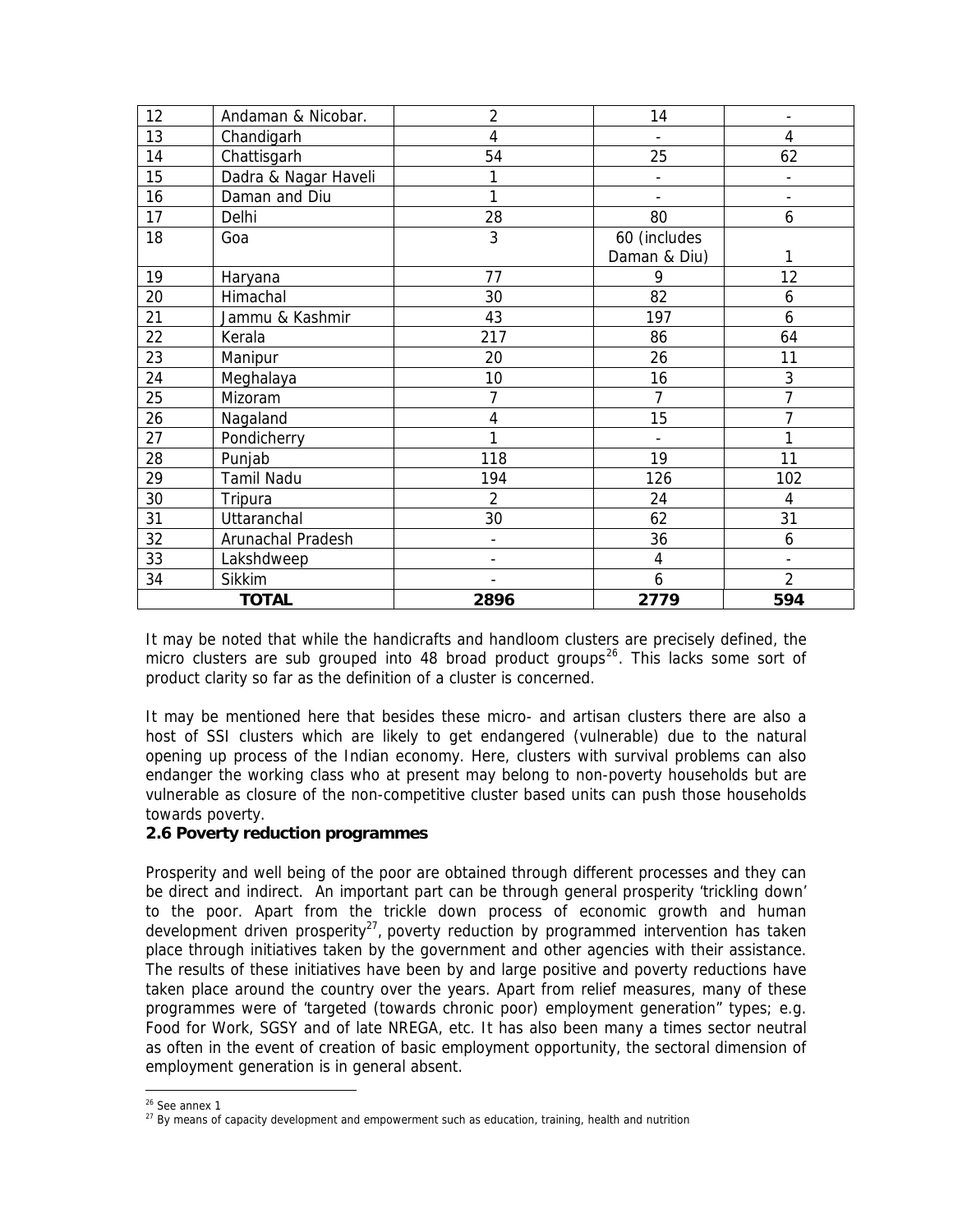Interestingly, there are many regions and communities, which are left out of these processes of poverty reduction altogether, especially those who fall in the category of the transient poor. The cluster development programme aims at creating additional income in an existing production (and employment thereof) situation based on market signals and necessarily covers these transient poor and also the chronic poor who get covered in those clusters. There are many such regions and communities in several parts of India, but these are mostly concentrated in central and eastern India as discussed above. Thus cluster development programmes primarily targets income generation and have a second-order effects on employment creation. When they are targeted for such poverty intensive and vulnerable clusters, can be a complementary methodology to tackle both transient and potential poverty through a sustainable market driven methodology.

## **2.7 Conclusion**

Hence there is need for proper selection of clusters (micro, artisan and vulnerable), whereby the stakeholders are poor or are vulnerable to poverty in the absence of sustainable business growth. Hence, the parameters that are critical for identifying the clusters are important in this exercise. We need to identify those participants who can benefit from cluster development and increase their income and other attributes of well-being. We have argued that it is not possible to impact on poverty at all levels through this instrument alone and hence we may choose a set of critical parameters to identify the target groups. Once this is done, the strategy should be to choose those clusters and their participants that can benefit from their growth and sustenance and create appropriate policy support to promote business through cluster development programmes. In other words, two sets of parameters would be identified in this paper; (i) those that are critical to the success of cluster development per se, and (ii) those that help poverty reduction in the selected clusters. The following chapter deals with those issues. The policy issues that follow would be to foster those clusters and identified participants in order to meet the objectives of poverty reduction as described in Chapter 4.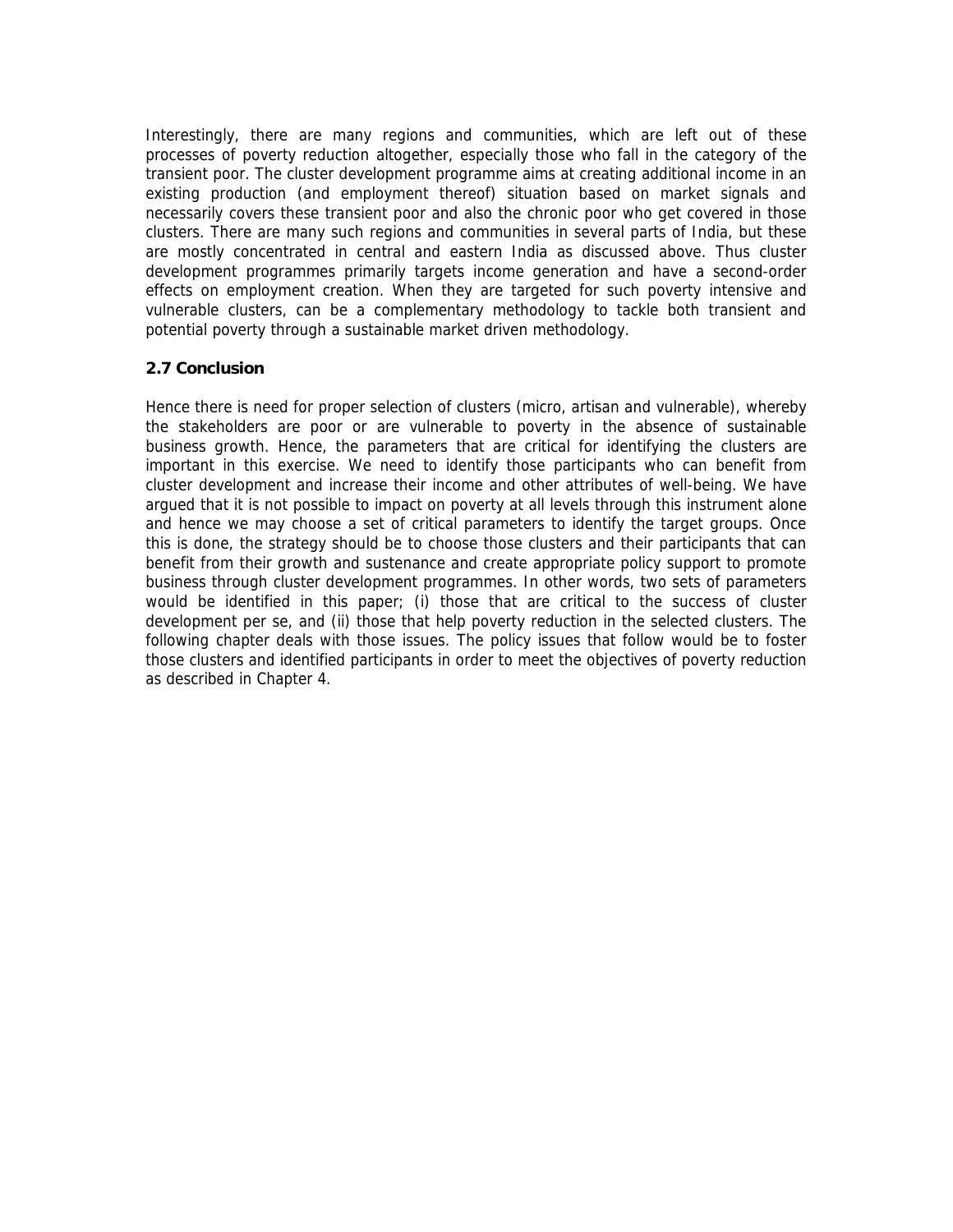# **3. Reducing Poverty through Cluster Development**

### **3.1 Cluster development – concept and methodology**

One of the major strands of cluster theory is based on Alfred Marshall's localised externality factor especially relevant for small producers engaged in small enterprises. Agglomeration helps generating a range of external economies that lowers costs for small producers, in terms of input supply, market access, and speedy spillover and dissemination of new knowledge and information on markets and skills. This 'incidental external economy' or 'passive cooperation', is omnipresent in a cluster. However, what makes a difference between a performing and a non-performing cluster are a series of 'conscious joint actions' or 'active cooperation' organized by different groups (formal as well as informal) of cluster stakeholders in a performing cluster.

Such 'joint actions' (a) break down 'business desirables' into 'small risk-able steps', (b) are routed through formal as well as informal networks of local stakeholders, (c) provide business gains to participating stakeholders and above all (d) create packets of social capital, i.e. institutionalize the trust (generated in this process), in the form of creation or revival of local NGOs, cooperatives, SHGs, NGOs, companies, etc. which continuously promote the cluster in the process of their own existence, by performing those and future streams of joint actions. This process transforms a cluster from 'underachiever' to 'overachiever' and keeps it ticking at that point of higher business equilibrium.

This process of cluster development<sup>28</sup> is flexible, targeted at intermediaries (networks) and demand driven, wherein the stakeholders draw up the action plan. It promotes a spirit of competitive cooperation, wherein firms cooperate where they can, which is the action plan, consisting of joint activities; and compete where they must, which are their individual action plans. The joint action plan is implemented by a cluster development executive/agent (CDE/CDA) who is a non-stakeholder  $29$  representing the implementing agency and is supported by network development agents (NDAs) of newly created/revived local governance structures and newly introduced/existing business development service providers.

However, the three-year field-level experience suggests that while the basic contours of the traditional cluster development approach<sup>30</sup> remains the same be it for industrial or poverty intensive clusters - namely focused on joint actions, targeted at intermediaries and flexible, its relevance to poverty reduction calls for substantial modifications at the operational level, especially in the areas of selection, understanding the issues, certain aspects of implementation and specialised coverage of stakeholders.

### **3.2 Selection**

The key principle driving cluster selection, namely that products should be marketable, remains untouched. Within such subset, which may often be smaller than the entire domain of artisan and micro, great importance should be given to the following factors to ensure maximum impact on poverty:

(a) presence of low income and especially vulnerable groups within the assisted cluster

 $\overline{a}$ <sup>28</sup> For a detailed discussion on Methodology, see Sarkar, Tamal: Pro-Poor Cluster Development Methodology of UNIDO, MSME (2007)

<sup>&</sup>lt;sup>29</sup> Not having any business interest in the cluster

<sup>&</sup>lt;sup>30</sup> Which in itself is about a decade old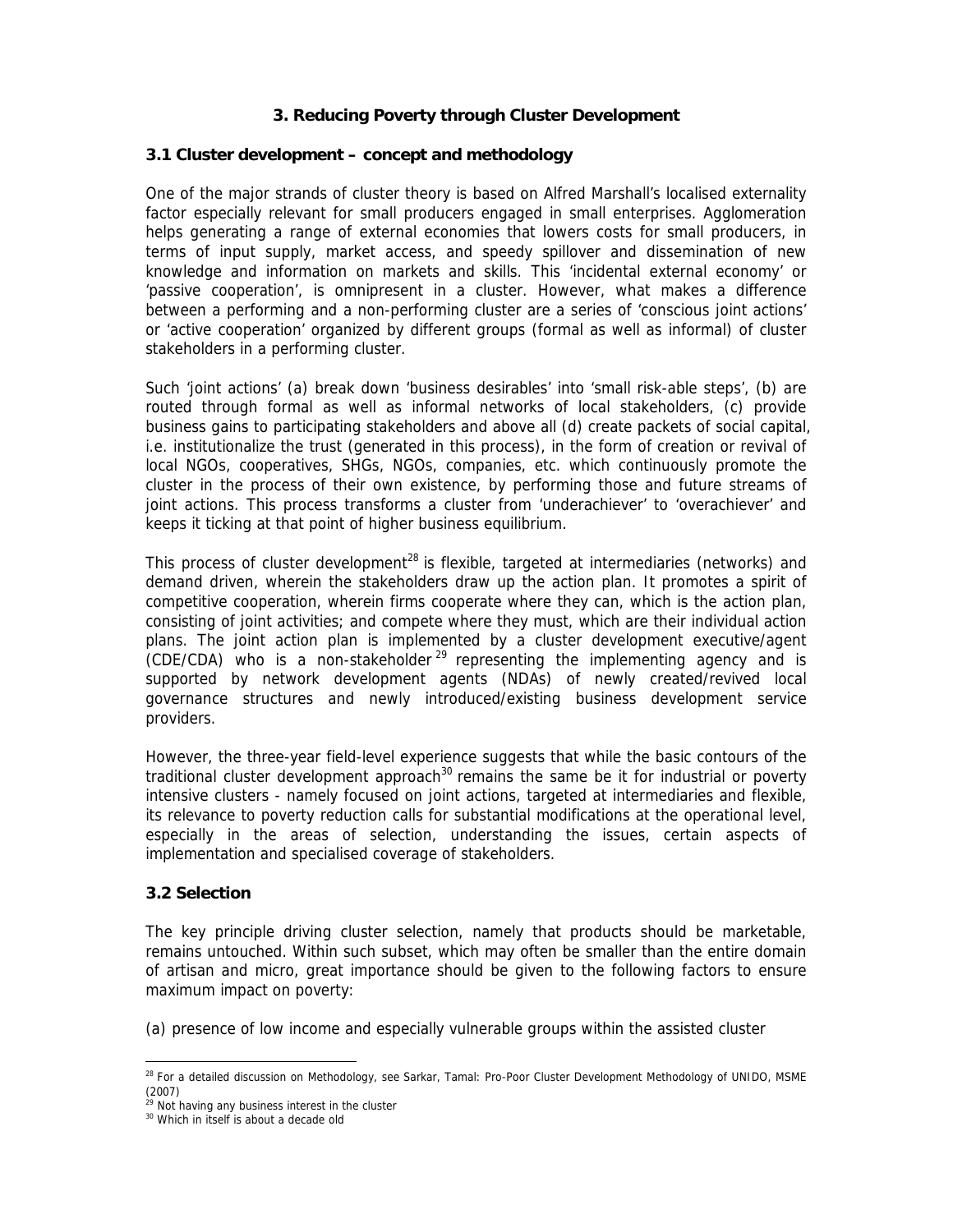- (b) presence of women entrepreneur/worker
- (c) labour intensive nature of production

At first sight, it may be expected that this is always possible, that is in any cluster that is commercially viable, provided that its boundaries are stretched and therefore a larger number of poor people can be drawn into the project focus. The experience stemming from the UNIDO project suggests that this is unfortunately not often possible. When production units are dispersed over a large area, the transaction cost involved in joint activities simply becomes too high to be sustainable and therefore the cluster approach cannot deliver its potential results.

## **3.3 Understanding the issues**

The traditional diagnostic study (aimed at understanding the production process, the market linkages of the cluster and its social capital endowment) is definitely not sufficient to understand the problems faced by the poor in a cluster. In this project, a known tool called participatory poverty appraisal (PPA) was extensively used to allow stakeholders define their indices of poverty, identify the "poverty nodes" and their distinct problem sets. Without such understanding, activities aimed for the cluster are very likely to escape the poor.

The PPA can also help to understand the profound differences among different poverty nodes with respect to their capacity to (i) get organised and (ii) sustain business cooperation. Carefully targeted capacity building is needed to address these differences and thereby enable poor people to benefit from the cluster growth process.

Finally, the traditional diagnostic study needs to be enriched by an in-depth understanding of the political and social power equations within the cluster. This is because activities deliberately aimed at poverty reduction are likely to profoundly upset the status quo and can easily escalate the degree of tensions between different groups in the cluster, with implications to the very sustainability of the cluster development project.

## **3.4 Growth of cluster (both poor and non-poor) stakeholders**

The process of growth of cluster stakeholders can be broadly classified into three issues – promotion of (1) market, (2) productivity and competitiveness and (3) local governance structures (networks) to continuously address the above issues.

### 3.4.1 Market

 $\overline{a}$ 

It is important to realize that markets are critical to the growth and sustenance of clusters; without them a cluster will collapse; historical records provide many examples of such catastrophes. In the specific context of India, this lesson has been learnt in many phases in the history of cluster development and 'disappearance', and the most recent and notable examples are related to the changes that have occurred with the collapse of the Soviet Union and the opening up of the Indian economy to global competition and opportunities.<sup>31</sup> Products and services originating in the clusters are meant for the market, and to gear up to the changing demands of the market is the critical component of this argument.

Marketing has emerged as possibly the most critical issue in poverty clusters. An important lesson learned from field activities, is that for sustained growth in markets, the private

<sup>&</sup>lt;sup>31</sup> Many case studies from India (in particular the one on Ludhiana cluster by Meenu Tiwari) and other countries are discussed in the Special Issue of World Development, 1999.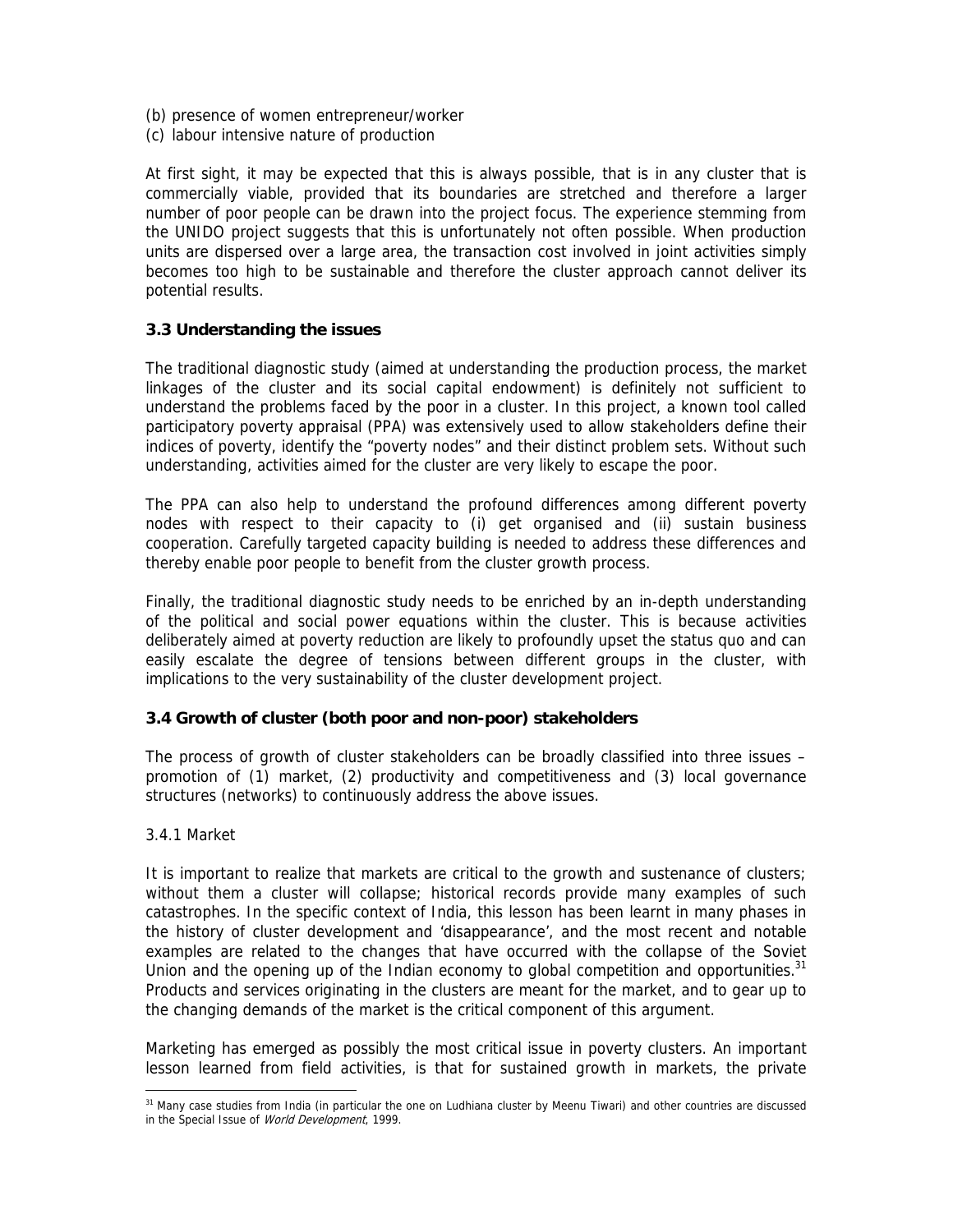sector, that is private enterprises with own business interest in products, can play a meaningful role in generating business and trigger process improvements. What is emerging is a tripartite division of labor wherein the implementing agency creates social capital through interactions, group formation, training in capacity building, etc.; the private sector providing a strong help to consolidate the social capital while working jointly towards profits and raising awareness to the need of production improvement; and finally the support institutions providing much needed resources for production upgrading. Achieving such a scenario can do wonders for micro and artisan clusters.

The importance of marketing activities can be gauged through the case study of handloom weavers of Chanderi (in Madhya Pradesh). In handlooms a major issue is that of lack of access to appropriate market and simultaneously appropriate designs to cater to that market – one enforcing the other in a typical vicious cycle. This jinx was broken by 200 odd handloom weavers of Chanderi who came together and in a step by step approach not only through traditional tools (e.g. fair, buyer-seller meet, etc.), created their own governance structure (network) and entered into cooperation with a fresh stream of (value added) capital invested from outside the cluster that brought with it the appropriate technology, product and 'learning' by 'business doing' tools.

#### Case Study 3.1 Value Chain Driven Marketing

Bunkar Vikas Sansthan started off as an NGO of 7 SHGs. To start with they pursued joint marketing through standard fairs and later even specialized buyer seller meets. But the income flow was not steady enough to become an alternative revenue source as opposed to the current individual efforts, which was also full of uncertainty. Here, the link initiated with Fab India – a reputed retail chain – by the local Member of Parliament, proved to become a turning point for the cluster. In July 2004, the core buying team of Fab India visited Chanderi to explore the possibilities of bulk purchase. After initial discussions and assessment of BVS, Fab India decided to open its own office in Chanderi and also signed an MOU with BVS. BVS was given the responsibility of managing production of its SHG and through them with other SHGs in the cluster. An externally appointed CEO of BVS was entrusted with the responsibility of managing the entire business. Actual sales to Fab India are estimated at Rs 2.7 million in 2004 and Rs 4.24 million in 2005. The figure is likely to reach Rs 7 million in the year 2006. The average daily earning of the weavers increased by up to 100 per cent. While the CEO of BVS was the chief manager to start with, soon a number of weavers rose from the ranks to deal directly with Fab India.

The activities with Fab India trained the weavers in timely and quality production. Slowly BVS gathered mass and became a body of 13 SHGs having around 130 members. A new group of 6 SHGs of even poorer weavers have come up to form BVS Pranpur and are sourcing job from the original BVS. Fab India is now all set to create a private limited company with shares of weavers, banker, Fab India and select private weavers – friends of Chanderi.

Again in the cashew and fruit processing cluster of Sindhudurg, while primary processing of kokum was initiated at the SHG level, the same was treated professionally at the level of a micro enterprise for proper marketing and higher returns. While such value addition is also possible at the SHG level, immediate interests are low here to start with, while the same was higher at the micro enterprise level. Such value chain partnerships – production as per market requirement by SHGs (household units) and marketing by other micro enterprises, can give rise to marketable models with least opportunity cost of development.

In the more 'mature' (including vulnerable) clusters, maintenance of the market channels is critical and targeting products to market situations makes the difference between success and failures. In this case, changes in the market have to be constantly monitored and contract enforcement remains as important as in other clusters. Thus social capital is equally important to this category. However, for this group, horizontal joint action may assume greater importance as market intelligence have to be constantly gathered and shared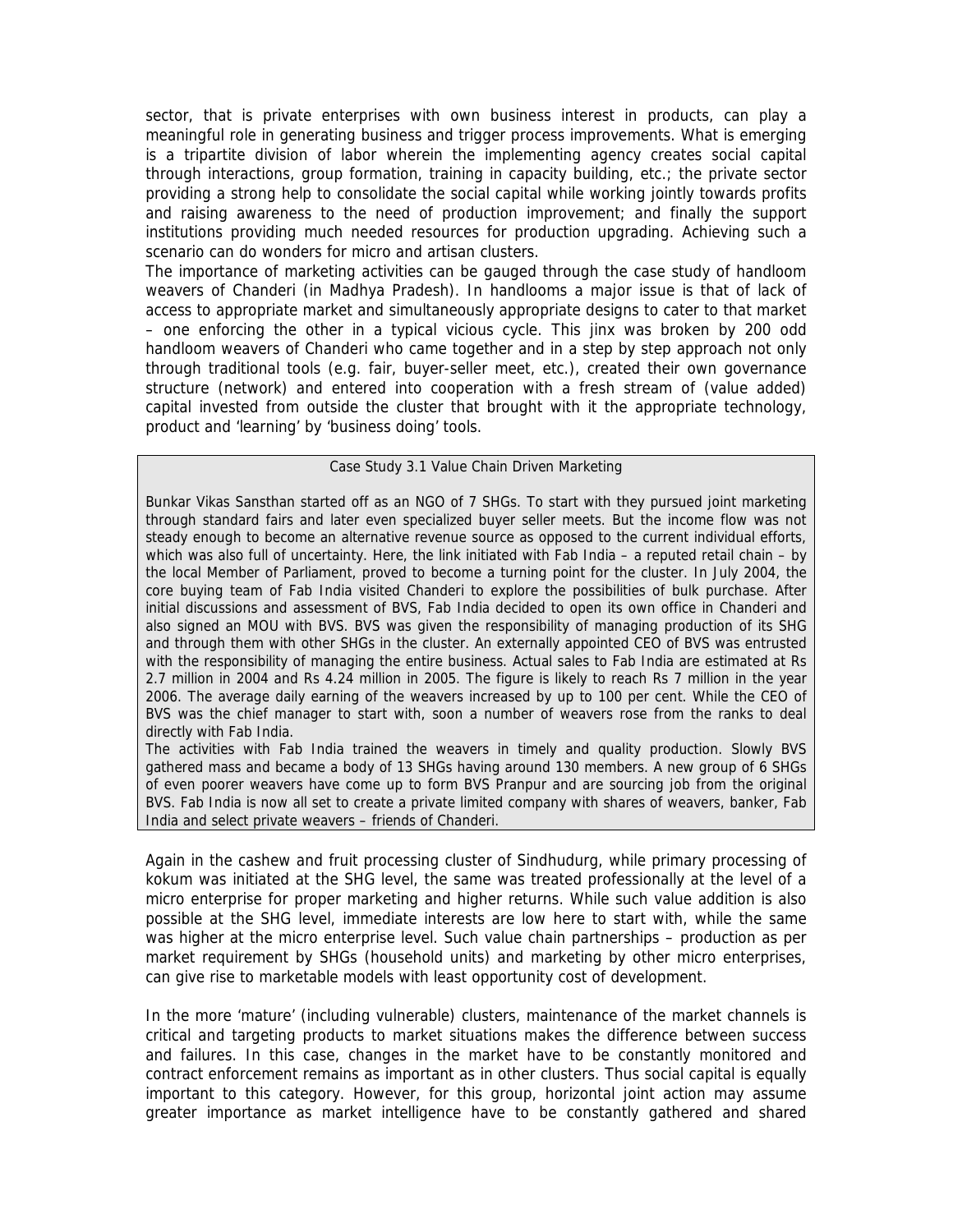between agents. The case studies reported in the Special Issue of World Development (1999) underline the importance of market channels for survival when faced with the challenge of competition, particularly relevant in the context of globalization, which is not just supplying to the world market but also facing the competition from abroad. Horizontal cooperation, such as through trade and industry associations, is very useful in this situation in order to counter a variety of challenges facing the clusters.

The case of the Agra shoe cluster could throw important light from its experience as discussed in Knorringa (1999). Agra is India's most diverse and most tightly knit footwear cluster, where artisans are predominantly small producers with low technology. In 1991, some 60,000 workers, employed in around 5,000 mostly informal small-scale units, produced about 300,000 pairs of shoes per day. Agra's competitiveness was based on its cheap, abundantly available and skilled artisanal labour. This was a thriving market then, as a major hub of the footwear industry of India. With the opening up of the Indian economy, Agra faced international competition both domestically and in its export markets. The Soviet Union and its ready market collapsed at the same time the subsidy regime was being dismantled domestically. For exports they had to turn to the very tough competition in Western economy markets. Various factors came into the rescue of the cluster from possible collapse, but one of the chief factors was cooperation among its agents in response to the challenge in terms of raising the quality of products and quickening the response time. But this was not there in equal measure in all segments and channels of the cluster, and cooperation was found in varying measures in different parts, and many firms did not survive the new competition and those who survived had to change. How these changes were brought about and the role and significance of agency cooperation and those of outside forces are discussed in Knorringa (1999).

## 3.4.2 Productivity growth and competitiveness of cluster enterprises

An important component of competitiveness is based on generating greater value through improved productivity, quality, services (including financial services), infrastructure creation, etc. Productivity is defined as an increase in output without proportionate increase in the cost of inputs. Total factor productivity is a combination of technical improvement and a variety of other contributions to output growth that are not accounted for by factors of production. The growth in factor productivity could be influenced by the overall working environment within and outside the cluster. Some cases of cluster conditions, technical and support institutions and improvements in productivity are provided here to underline its contributions to price and market competitiveness. In particular the channels through which firm level productivity may be enhanced are:

- 1. Technology adoption/ change and diffusion
- 2. Training
- 3. Appropriate financing
- 4. Creation of critical infrastructure

## 3.4.2.1 Technology adoption/ change and diffusion

Technological change or diffusion is an area of prime importance, especially because the stakeholders are often cut off from the latest developments, which are important for cost cutting, reduction of wastage and also creation of appropriate products as desired by the market. These can be done through (a) benchmarking, (b) providing linkage with appropriate technical institutions, etc.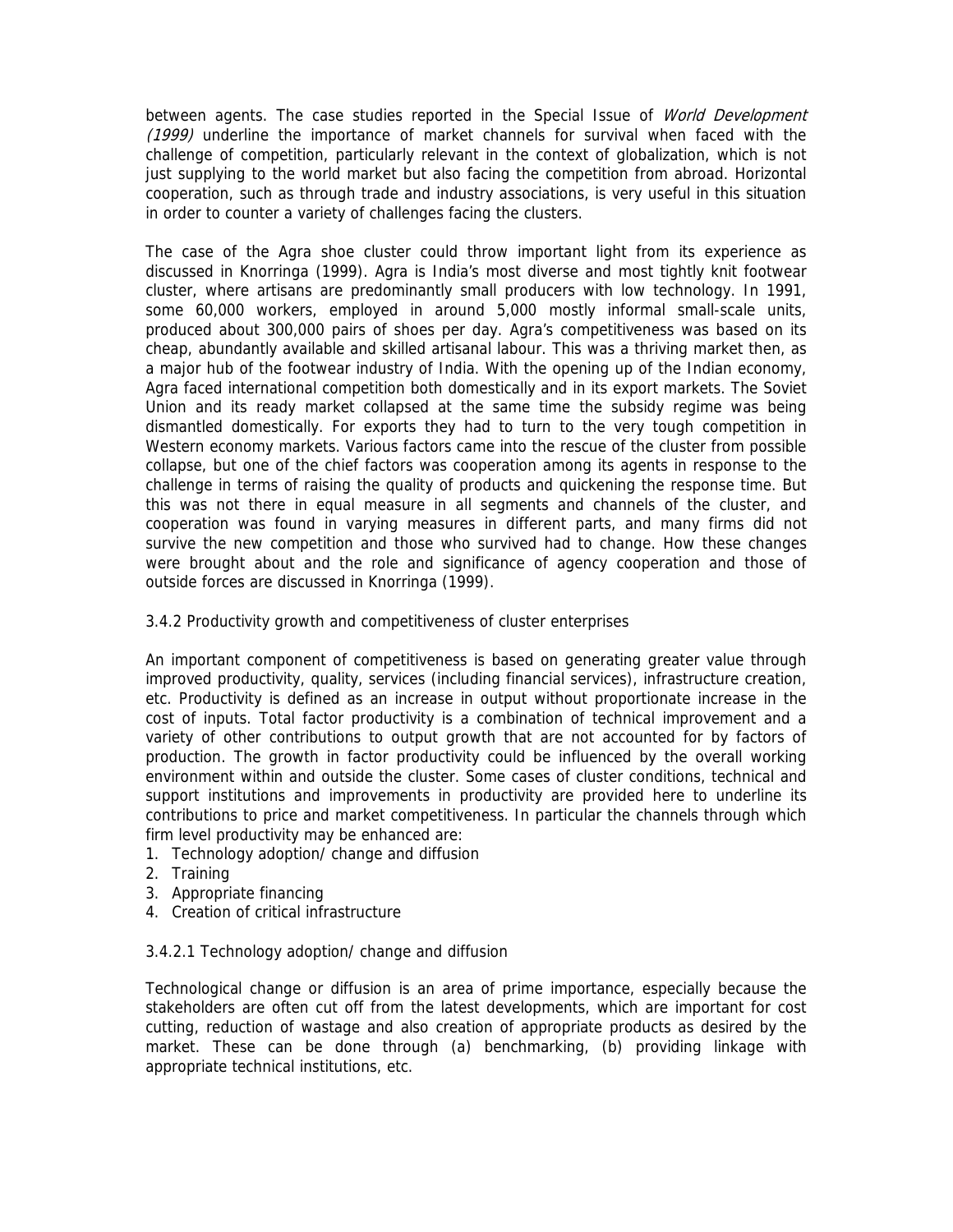A benchmarking exercise is helpful in setting the targets and devise measures to achieve them, resulting in improved productivity. The excellent operational results of a benchmark firm in a cluster or operational practices in a benchmark cluster help others to strive for similar results as benchmarks.

### **Case Study 3.2: Learning through Benchmarking**

For the cashew MEs of Sindhudurg, the challenge was more for suitable technology. In particular the ME cashew units were facing problems due to higher splits while cutting of cashew nut shell and yellowishness of CK post boiling. This saw decreasing yield of whole and white cashew nuts and loss in terms of price realisation. Several alternatives with regard to creation of appropriate technology were discussed. Later it was found that the split percentage of the SSI units was much lower and they bought their cutting machines from Mangalore.

A visit to Mangalore was arranged and improved technology cutters were bought from machinery manufacturer of Mangalore. Even the SHG cashew units started to slowly shift to improved quality cutters. The price difference of the locally available old cutter (Rs 1100) and the new cutter (Rs 1275, with transportation charges) was insignificant. However, at the ME level, the split percentage halved from 20 to 10 per cent. Thus the units could realise the price difference by cutting less than 100 kgs of cashew. This economics led to quick technology diffusion.

This is a low cost method of productivity improvement and is often relevant, given the closed operational structure of these clusters. However it does require investment in the form of exposure, price negotiation by technical experts and creation of mechanism for provision of after sales services.

Technical support institutions also play an important role in improving the productivity or product value of a cluster. R&D and technological innovations play a decisive role in cluster development as they make it possible for units to bring out new and improved materials, products, processes and systems which are the ultimate source of improved productivity. It has been observed that R&D centers and other research institutions set up by public and private institutions are not properly linked to SMEs in the clusters in order that they share their knowledge. A cluster provides an opportunity to provide such services at low cost and in an effective manner.

In the Sindhudurg cluster very effective results could be achieved by promoting a suitable drying technology already known to the local bamboo technology institute. Similarly, the local Malvan Polytechnic College has supplied a detailed project report to SSD division of DST for creation of appropriate low cost mobile and micro technology for harvesting, cutting, drying and pressing for kokum by SHG units in villages, so that higher utilization of raw material now getting wasted can be properly utilised.

### **Box 3.3: Small Changes Big Impacts**

Kokum fruits are processed to create kokum *amsul, ghul and agal*. While these products have a good market, yet it was found that a lot of the Kokum is wasted as it is left unprocessed, because of low price received from the end products. When the product was inspected, it was found out that it had lot of admixture of dust, cow dung, litter etc and there was incomplete drying of rind which resulted in fungal contamination. This was the major reason for not getting higher prices and not being appreciated by consumers.

The SHGs were unified for the first time for this issue under the leadership of Gram Panchayat of Chindar village in 2005. First awareness was created among the members of SHG about the problems of contamination and admixture. Demonstration of hygienic drying was done. The demonstration consisted of use of pyramid shaped bamboo structures with nylon net troughs. The whole pyramid was also covered by black polythene. This structure proved to be very useful for drying of Kokum rind. Its capacity was 50 kg. and the concept for dryers became popular in the Chindar village.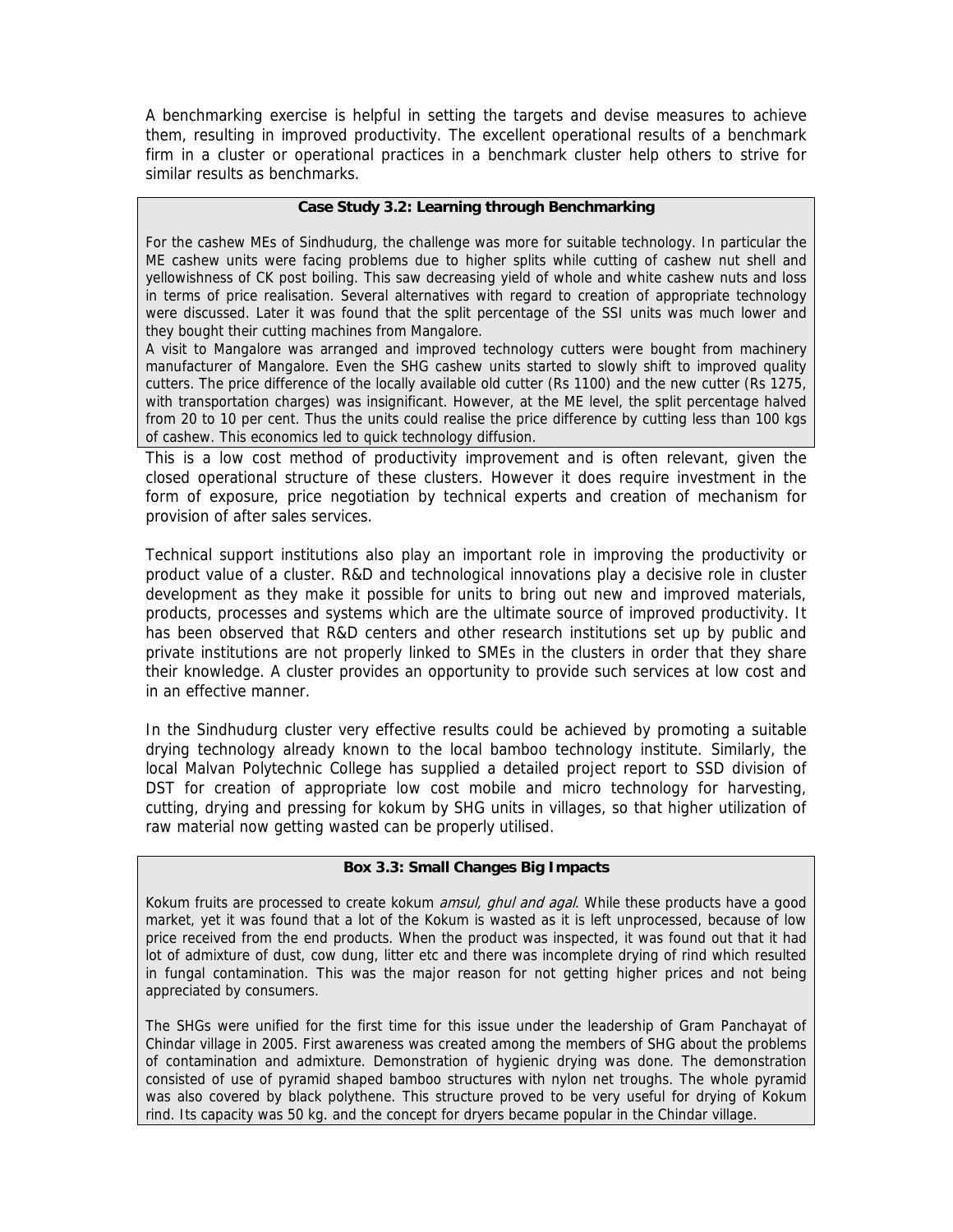Due to drying in enclosed system and above the ground the quality of the kokum rind improved due to less admixture and less loss of anthocyanin pigment in the rind. Local market was readily available for this 1000 kg of amsul processed using this technique. 16 women from 3 BPL SHGs received Rs.25000 net profit in the process within 90 days. In 2006, the same technique was used by 9 more SHG in Chindar village and it was also replicated in Aronda and Aros villages of the Sawantwadi block in the Sindhudurg district. This bamboo drier is a known technology promoted by Appropriate Rural technology Institute (ARTI) and produced at the local level by Central Institute of Bamboo and Rattan Technology (CIBART).

Therefore, the way small firms access and imbibe process technology it is crucial to improve linkages with technical support institutions. The knowledge centres like engineering colleges, R&D centres in and around these clusters work as catalysts in these clusters. Moreover, since the size of these units are tiny to have linkage to existing best practices, leave alone in-house R&D facilities is a distant dream, technical institutions can play an important role in the development of clusters.

## 3.4.2.2 Training

In poverty intensive clusters, workers typically learn their jobs through apprenticeship in the household, which may not be enough to keep up with changing market conditions. Some degree of learning is achieved through information and skill spillover, but to rely on them as a system may be costly in terms of losing the market. Thus craftsmanship may require continuous up-gradation through vocational education and periodic training in technology, design, materials, and a variety of other matter pertinent to the line of activity. While some form of regular training activities already exists with some support organizations, irrespective of the nature of the trade, at times there is also need to organize specialised training as per the need of the trade, the stakeholders concerned and their targeted market.

Again, provision of training is a necessary but often not sufficient component of capacity building for the cluster stakeholders. Especially when the intervention is aimed at the most marginalized groups in the cluster. Propensity to adopt such training, as a routine activity, is very limited or, alternatively, the scope for under utilising project resources is high. Experience shows that a great deal of effort needs to be spent to synchronize the knowledge base available with experts and the needs of the stakeholders. Often, this also implies longer interventions – formal training and follow-up, before the stakeholders can actually internalize the skills required to escape poverty. Here, learning that takes place through interaction with or as per the needs of value chain partners, wherein natural followup takes place, is very effective and far reaching.

## **Case Study 3.4**

In the handloom cluster of Chanderi, under the pressure of low margins, quality was not adequately addressed to keep up with market requirements. The dyes used were of poor quality and the dyeing practices were not satisfactory. As a result, colour bleeding and lack of rubbing fastness was hampering product quality. Typical yarn of large quantity was also not easily available. Important initial steps to address this process was organized with the support of reputed technical institutes. However, the process took a firm grip when the pressure came from the chain (business partner). An awareness workshop on dyeing was organised in collaboration with the support of Government of Madhya Pradesh by a reputed Institute for all stakeholders. An instruction leaflet in Hindi was also distributed. A second workshop was organised on dying practices where 50 dyers/weavers/master weavers were provided training in dyeing and appropriate usage of related scientific instruments, to ensure a decrease in their rejection rates. Yet, when Fab India gave the first bulk order of 10,000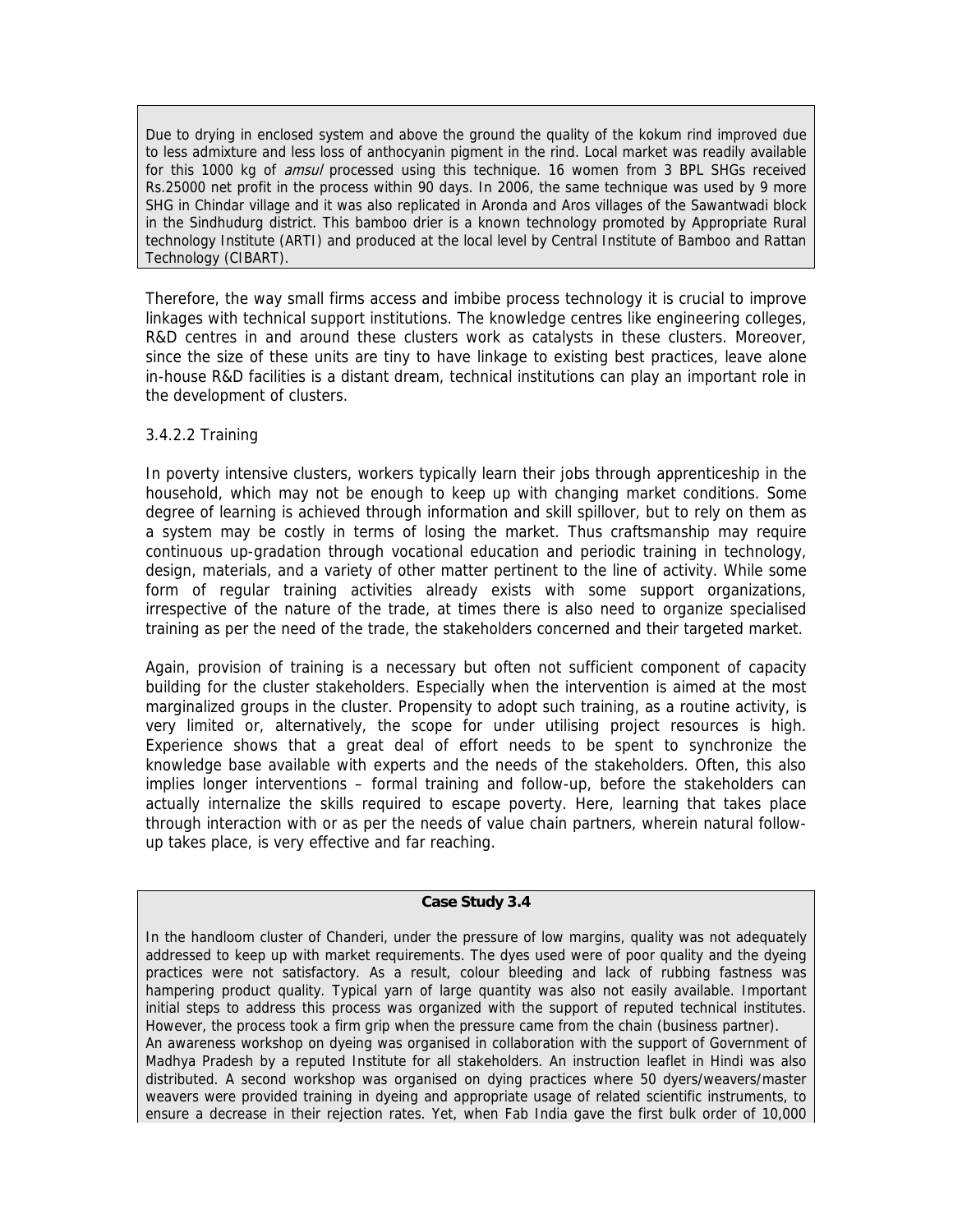meters of fabric (500 kgs of yarn) in four colours, availability of fast dyed and yarn became an issue. The CEO of BVS went to Coimbatore along with a weaver to do bulk ordering of cotton yarn after proper dyeing. The identified vendor agreed to supply, though colour was not fully guaranteed. The delivery mechanism took almost 50 days and the dyed yarn was supplied at Guna, 100 kms. from Chanderi. These were high cost transaction problems. It was also found that the cost of dyeing was around Rs 800,000 and the cluster has the capacity to retain this income and gainfully employ 20 persons.

The cluster did not have any professional dyer. It only had those ad hoc dyers who were doing some silk dyeing. 4 such dyers were identified and with the support of Weavers Service Centre and National Handloom Development Corporation. They were first sent to Valsad for an intensive training in dyeing technique. Later they were given hands-on-training by a service provider while actually dyeing materials for Fab India. Later with the support of BVS, who sponsored the utensils and measuring instruments, 3 part time dyers started a dye house. The dye house dyes both for BVS and also takes up independent assignment.

### 3.4.3.3 Provision of financial Linkages

In the poverty intensive clusters, the 'poor' (transient and absolute) are often found to be not credit worthy by banks, probably, since they are not truly involved in meaningful production/business models, as often their scale of production is low and most of them simply lacked the capacity to properly explain the viability of their business model to financial institutions. Again often their book keeping methodology is also not as per the requirements of the banks. Such situations can be handled by bringing poor household units in the form of SHGs and thereafter forming them into NGOs (of groups of SHGs) or linking them to appropriate local NGOs. At Chanderi, loan could be provided to Bunkar Vikas Sansthan which presented a business model with a reputed retail chain (Fab India). This was also the case of a group of 16 SHGs which formed an informal group – 'Sindhudnehi' in Sindhudurg and could derive a CC limit from the bank.

### **Box 3.5: Sindhusnehi Makes a New Beginning**

Sixteen SHGs (15 women SHGs and 1 men SHGs) are attached to Krishi Vigyan Kendra (KVK), a local NGO. Six of them went into production in 2004 and seven more SHGs went into production in 2005. They processed 10 MT (metric tones) in the year 2004 and 14 MT in 2005**<sup>32</sup>**. These 16 SHGs have come together to form a federation named Sindusheni. Sindhusnehi has been linked with the Ratnagiri Sindhudurg Grameen Bank, Ramgadh. The limit was Rs 50,000 (USD 1000) in 2004 and Rs 200,000 (USD 4500) in 2005. Sindhusnehi has applied for a Food Product Order (FPO) certification and for a separate food processing industry work shed for common processing. KVK supports them in these efforts. Sindhusnehi has also improved their packaging and linked up with an ME for marketing. They also insured their members for health related issues. Even for slightly bigger units, with higher employment potential (provided there is higher capacity utilisation), lack of adequate credit can be a major bottleneck. In the cashew cluster of Sindhudurg, the highly employment intensive micro units could solve this issue by putting in place a joint liability arrangement with the bank by forming an SHG of owners of those micro units.

### **Box 3.6: PRERNA into Joint Loaning**

In December 2004, the Konkan Ratna Cashew Processors' group converted itself to PRERNA Self Help Group (SHG). After continuous meetings of its members, the SHG listed its problems, fixed the objectives and then approached State Bank of India, (SBI), Kudal Branch with a project report for loan. SHG decided to set up a common raw material bank, common grading, packing and marketing of finished and other by-products. 7 members deposited Rs 40,000 each and after depositing Rs.

 $\overline{a}$ 

<sup>&</sup>lt;sup>32</sup> Production is completed yearly by July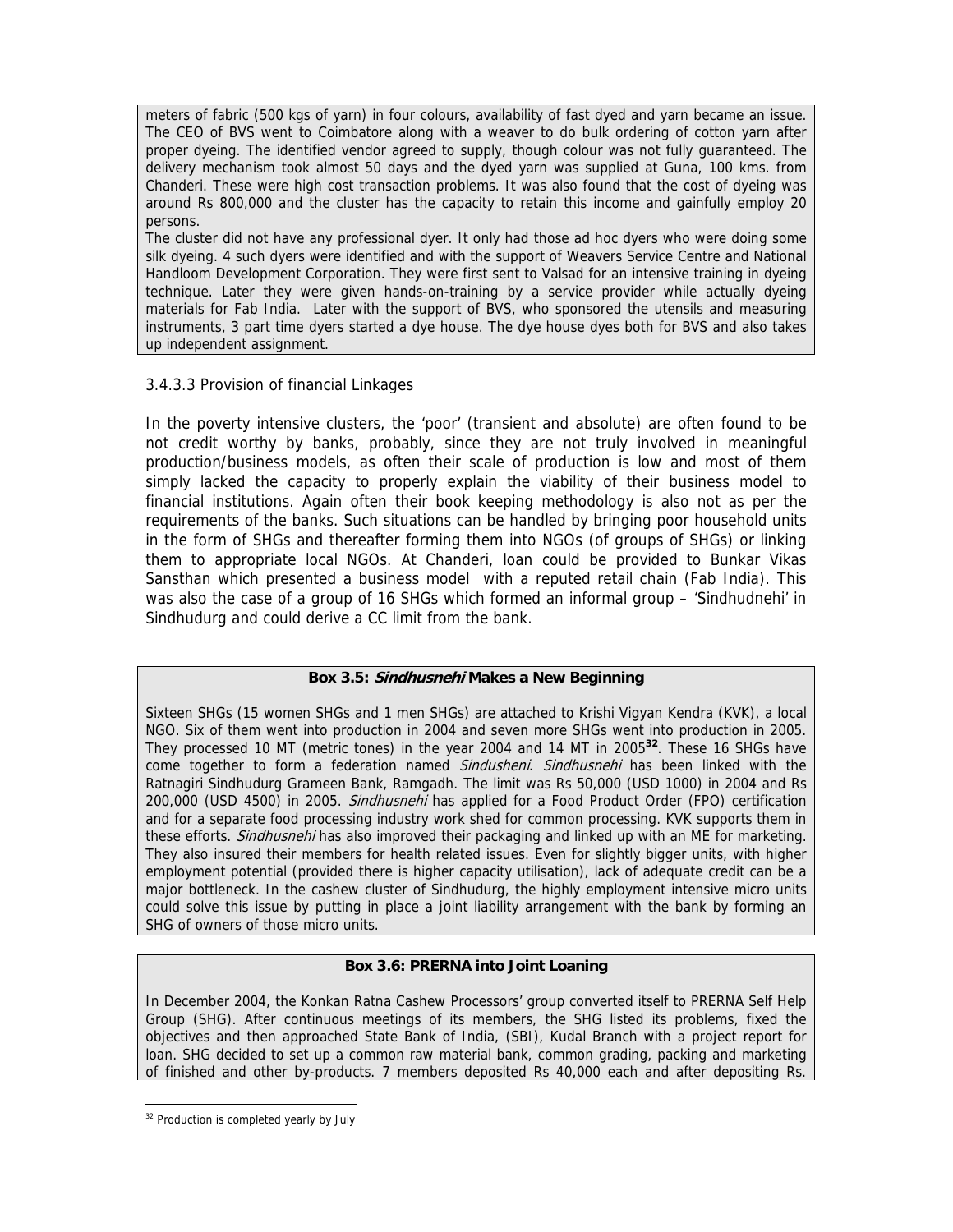300,000 (USD 6500) - as margin, SBI sanctioned PRERNA a loan of Rs. 2,000,000 (USD 55,000). Training was given to workers to improve their skills in cutting and grading. Although processing is completed individually at each unit, there is common buying of raw nuts, common grading, common packaging and marketing. Due to large-scale availability of nuts and other by-products and better grading, marketing has become easier and has resulted in higher prices and consequently in higher incomes. Due to finance from the banks, problem of purchase of RCN at lowest price has also been solved and each member has now enough RCN to engage his unit at full capacity. The joint effort in this venture has resulted in processing of 58 MT of RCN within one year (2005) in contrast to 16 MT in 2004. 60 persons got employed. The group has also appointed a manager for better management of its operations. It has also applied for setting up of a common facility centre.

Financial support to the cluster producers, particularly where social capital is strong could also be an important parameter for poverty reduction. This is useful, as social capital improves bankability as with micro-credit, etc. It also improves 'trust' which is crucial for contract enforcement in clusters for building marketing reputation as discussed above. In the same Agra cluster mentioned above, it would be possible to support the poor artisan households, which work through 'putting out' system and intervene to provide a line of credit. This may reduce the role of trader-moneylender and others on whom the artisan households rely for financial support. These aspects though need to be carefully analysed in order that the marketing power of the producers is enhanced by such an intervention. This is an area in which the wisdom and expertise of NABARD and similar institutions could be drawn upon.

It has been observed, however, that credit becomes a real bottleneck only during business expansion or creation of new business. If micro-credit is used exclusively for consumption purposes, there is a serious risk of locking poor people in micro-debt, which can have negative implications for their survival. The creation of sustainable business opportunities for the poor in the cluster (both in terms of linkages to viable markets and ability to produce suitable products) needs to be seen as a necessary precondition for infusion of micro-credit in a cluster.

### 3.4.3.4 Infrastructure

While infrastructure is often a bottleneck for development, the level of support for such infrastructure is always a matter of debate. Here one needs to follow a policy of "higher the nature of developmental aspects of the infrastructure - higher the support". It is also important that many a times, the need for such infrastructure (e.g. marketing outlet or sales go-down) can be outside the cluster. There can also be need for multiple infrastructure requirements depending on the need for various networks of stakeholders too. But what is important in this regard is the fund allocation as a part of the scheme, rather than managing such through other sources as that can be time consuming for stakeholders, who in any case are weary of long-run projects.

### 3.4.3 Networking and social capital

Whatever interventions in clusters get executed at the local level through a variety of combinations of local institutes and participating units - micro as well as household based. However at the core of these are the informal (not having any legal entity) and formal groups (association, SHGs, cooperatives, etc.). Equally relevant are initiatives in the form of companies formed jointly by a group of stakeholders. The relevance of the institution is linked to its job description – the more business oriented the joint action, the network structure should also be more business friendly.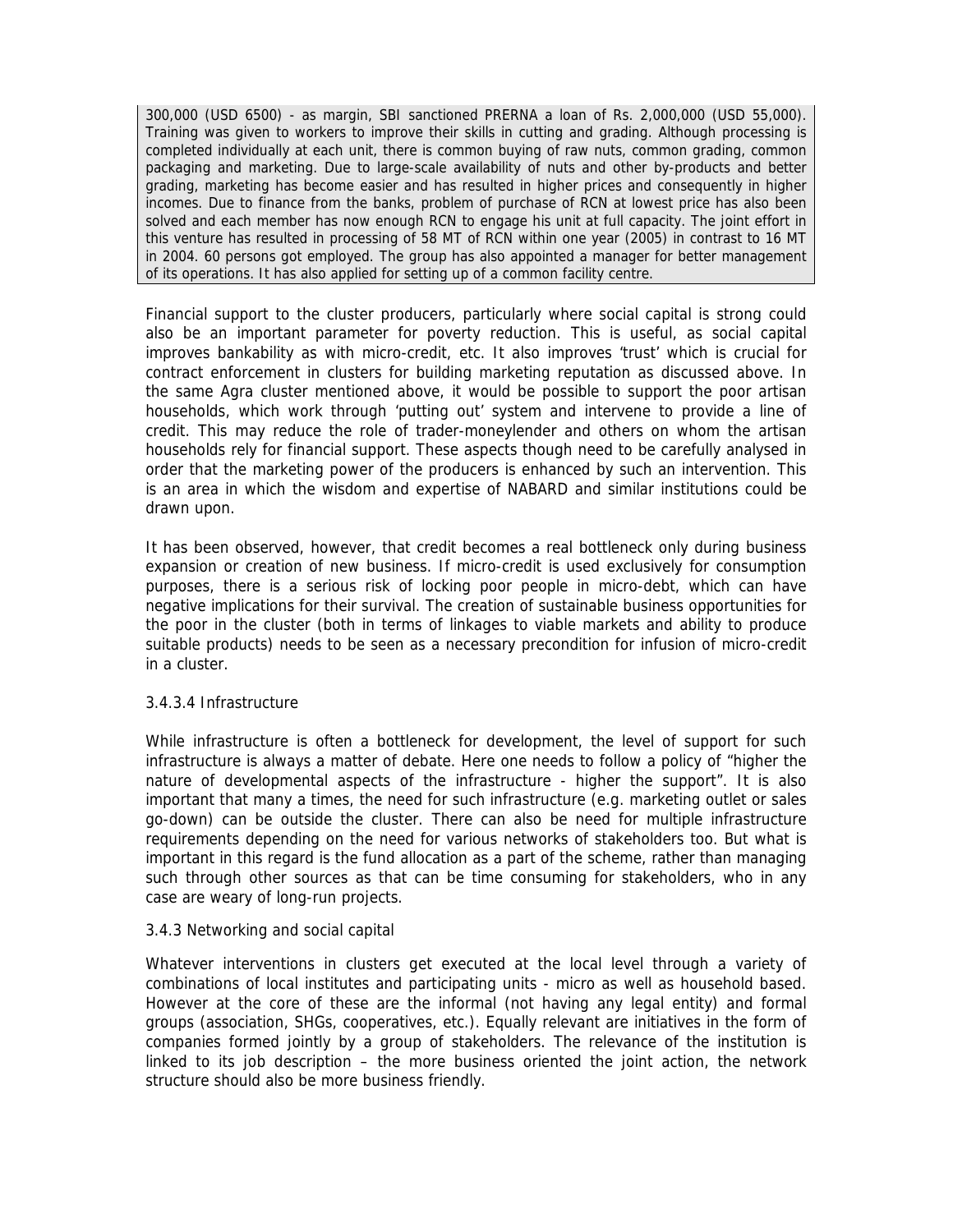#### **Box 3.7: Creation of Governance Structure**

Cashew units in the cluster had a policy level body in the form of KCMEA. However no such body existed for the fruit processing MEs. Thus select fruit processing units were taken for an exposure visit to the food-processing cluster in Pune. There they also had an interaction with a lead chamber of commerce - MCCIA. They visited the laboratory promoted by MCCIA. Soon promotion of a common laboratory became an agenda of the local units. Later they got involved into a training programme on packaging. There they realised the need for buying improved quality packing material for better shelf life. An interaction with a cost consultant was also organized. They understood that though the price of better quality products might be on the higher side, yet they could purchase them jointly and reduced cost as well as increase product shelf life. Thus they formed the Sindhudurg Zilla Phal Prakriya Utpadak Samuha (Fruit Processors' Association) in 2004. The association has since carried out several initiatives including joint purchase of packaging material (tin) and joint marketing. Here one also sees initiatives taken by new entrants in the form of banks, Gram Panchayats (GPs),

local NGOs, and value chain partners. For example in the cashew cluster of Sindhudurg, the implementation dynamics was carried out by local NGOS (training institute, KVK and Agriculture cooperatives), GPs and also by banks and consortium of MEs. In Chanderi it started off with SHGs and graduated to NGOs and now a new structure is ripening in the form of producers' company of value chain partners, including a handsome representation of shares by the 'poor' stakeholders in the proposed private limited company.

#### **Box 3.8: Local Initiatives Rapid Success**

In December 2005, NABARD and UNIDO jointly organized a workshop to share the experiences of PRERNA – an SHG of cashew processing MEs and also the in-process CHINDER village model of Panchayat-led SHGs. A visit to PRERNA and discussion with the MEs was also organised. Linkage support was also agreed to, with banks willing to promote such a model. The idea was found very appealing by the Manager of Ratnagiri Sindhudurg Gramin Bank (RSGB), village Poip of Malvan block. Five SHGs of BPL women from Poip and the surrounding villages were involved through a joint meeting organised by the Bank Manager. A 15-day training programme in cutting, boiling, peeling and grading was provided to 50 BPL women. An exposure visit of the members of the SHGs was organised to an export oriented cashew-processing unit and interactions with a woman cashewprocessing entrepreneur brought confidence among the women to undertake their independent cashew processing activity. They were trained in book-keeping and maintenance of registers. These SHGs formed an informal group - Shri Jay Ganesh Kaju Utpadak Samuha.

During the first year (2006) of operation these 50 women processed 10 tonnes of cashew and sold them for a total value of around Rs 600,000 (USD 14,000), making an approximate profit of Rs 100,000 (USD 2,500). The entire processing was done from a rented premise, which was cramped and had scanty toilet facilities. Keeping this problem in mind and also in view of the need for a stable productive infrastructure for the future, land was identified for setting up the Project with the support of the village development officer and the Village Panchayat. The Block Development Officer of Malvan Block agreed to provide for building a work shed. Accordingly, DRDA sanctioned infrastructure support of Rs 780,000 (USD 18,000). RSGB has sanctioned loan for Rs 625,000 (USD 15,000) and also subsidy support of Rs.625000 by DRDA under Swarnjayanti Gram Swayamrojgar Yojana. (SGSY). Now the group eagerly awaits the actual disbursement of DRDA support through which they can create their own factory premises.

In the artisan/village level clusters, such networks (e.g. SHGs) have often been created in the past, often as a tool to administer support schemes in a strongly supply driven manner. Here one needs to understand that network composition may vary depending upon the targeted objective. A network aiming at joint production requires members with complementarities in product development/marketing and similar size/turnover. However, these features are not required for a thrift and credit network. Hence, the implementing agency should have a clear vision of purpose for creation of network and share the same with the stakeholders, prior to creation of networks.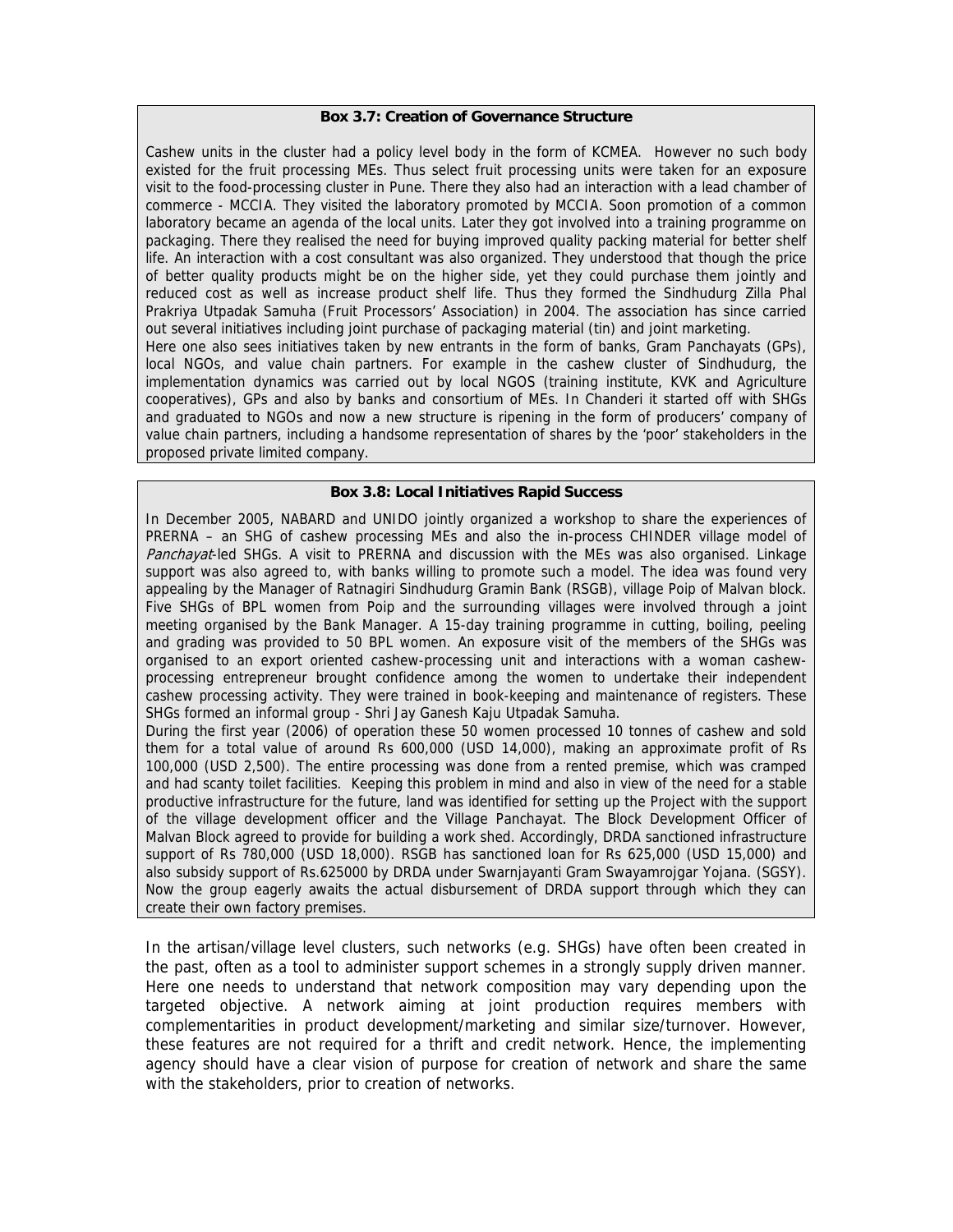## **3.5 Usage of service providers**

 $\overline{a}$ 

For implementing the above activities (as described in section 3.4), services of BDS providers are often utilized either by (a) an NGO that organizes those activities for a group of unorganized units or a less than optimum size network  $33$  of micro units or (b) a matured/maturing network of micro units. NGOs managing such group/network should ideally have comparative advantages in the area of either marketing or production or organisation of tiny units. Such services can consist of creation of appropriate network or a quality expert working for quality up-gradation for a unit owned or managed by a network of units.

#### **Box 3.9: Awareness Results in action**

As the only NGO that had FPO license, after UNIDO intervention, HSSP arranged a workshop for NGOs, fruit processing MEs and SHGs for awareness about FPO licensing. It was for the first time occurred to the people that FPO is in the interest of the processor and along with licensing the FPO also guides the entrepreneur. TPACCS Chairman and SHG manager participated in the workshop. TPACCS did not have a formal minimum quality certification – Fruit Products Order (FPO) license. They were feeling the need for the same as their production was increasing and they were constrained to produce optimally and market the same in the absence of an FPO license. To understand the FPO system better, visit of an FPO officer was organised at TPACCS and interaction with SHGs attached to TPACCS and the SHG managers of TPACCS was conducted. Being satisfied with the advantages, TPACCS then applied and got FPO license. Now TPACCS send their products to Mumbai market with formal packaging.

Again it is important to continuously organise activities for the newly formed/revived networks of stakeholders. This is managed by professional support for those networks in the form of network development agents (NDAs). However, unlike in industrial clusters where stakeholders often come up during the diagnostic with relatively clear demands, stakeholders in "poverty clusters" are often much weaker and need far greater support to conceptualize a break from their daily routine but also to organize their progress towards growth. Here the NDAs at the ground level also need to be of high caliber as they are called to be thinkers and not simply doers. However, in an un-organised cluster the NDA should guide the stakeholders by (a) challenging the status quo, (b) preventing the escalation of conflict, (c) introducing appropriate systems, (d) nurturing new leaders and (e) preserving transparency. At times such NDAs also lead the networks from the front and later hand over responsibility to the network members.

### **Box 3.10: CEO of BVS**

During the formative phase, hiring an able (qualified and experienced) consultant (supported by the Project) as the CEO of BVS proved helpful in steering the dynamics. The 7 founder SHGs created a

 $33$  Here a group is being defined as a conglomeration of similar units and network is being defined as a conglomeration of similar units with a purpose.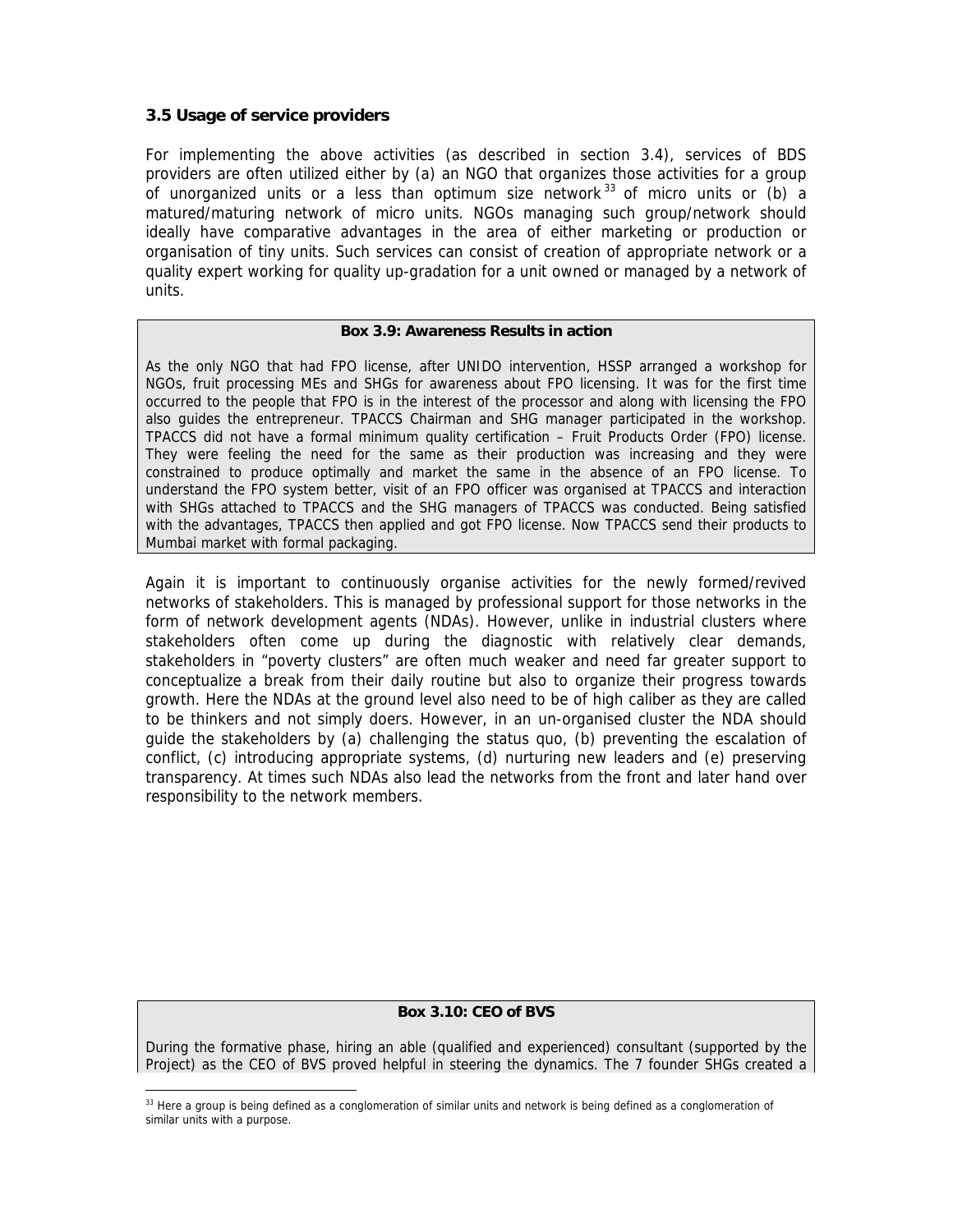sub-committee each to take decision on production and marketing in a professional and ethical manner. The production team consisted of one member from each SHG. This team is responsible for distribution of raw material and collection of finished products. Weavers are paid weekly, as per what they produce. One elected member of each SHG is responsible for quality control. Weavers come together to pool a part of the working capital requirements for production. The marketing team consists of one weaver elected from each SHG and the CEO. They are responsible for organizing retail and institutional sales and participation in exhibitions. Executive Committee is made up of two elected weavers each from each SHG. BVS provided a higher pre-fixed wage rate to its members and sale directly to customers/retailers/outlets. Each weaver had an equal share of capital and profit entitlement was made proportional to the wage earned by a weaver, the commitment of the weaver towards the cause of BVS. It was also decided that a part of profit would be used for social and economic benefit of the Chanderi weavers.

## **3.6 Capability Creation**

One thing is to create wealth and yet another thing to continue to generate it as also uses it productively for holistic development. Hence, there is the need to create capability among stakeholders in poverty, which supports and guides the process of income generation during the process of poverty reduction. Thus there is need to promote functional literacy, provide health improvement support, institutionalize fairer gender relations and organize the provision for uncertainties.

What has been observed is, however, that in the midst of income generating initiatives, nonincome issues sometimes take a back seat. For this reason, it has been found useful to include well-specified non-income targets (e.g. with respect to education, health or gender issues) in the annual action plan and to monitor progress accordingly. However over a period of time, these different activities ought to be integrated in an action plan owned by the stakeholders. In the meantime, continued management pressure together with adequate sensitization of the cluster development agents/executives can also help re-addressing this imbalance.

## **3.7 Targeting the poor**

In many clusters, the poorest stakeholders belong to the low social strata (as per 'caste'), or at the least belong to the relatively low social strata. For instance, in the Agra shoe clusters, producers are typically from various sub-castes of *Chamars* in the stratified Hindu caste system, whereas the merchants are from upper castes or from another religion. $34$  Among weavers, it is frequently found that while they are from Muslim ethnic groups and from different sub-castes of the weaver caste among Hindus, the merchants are from another stratum or from other religious groups.  $35$  From the viewpoint of business oriented joint action, these clusters may often fall short of both social capitals within a group ("bonding" social capital) as well as social capital among groups – backward/deprived and forward/endowed ("bridging" social capital)<sup>36</sup>. This creates problems of joint action that is so critical to the development of clusters, both 'incipient' and 'mature' clusters.

 $\overline{a}$ 

 $34$  See Knorringa (1999) for the case study of the Agra shoe cluster coping with new competition.

 $35$  See Tewari (1999) for a study of the Ludhiana woolen knitwear industry adjusting to new competition.<br> $36$  Naravan (undated)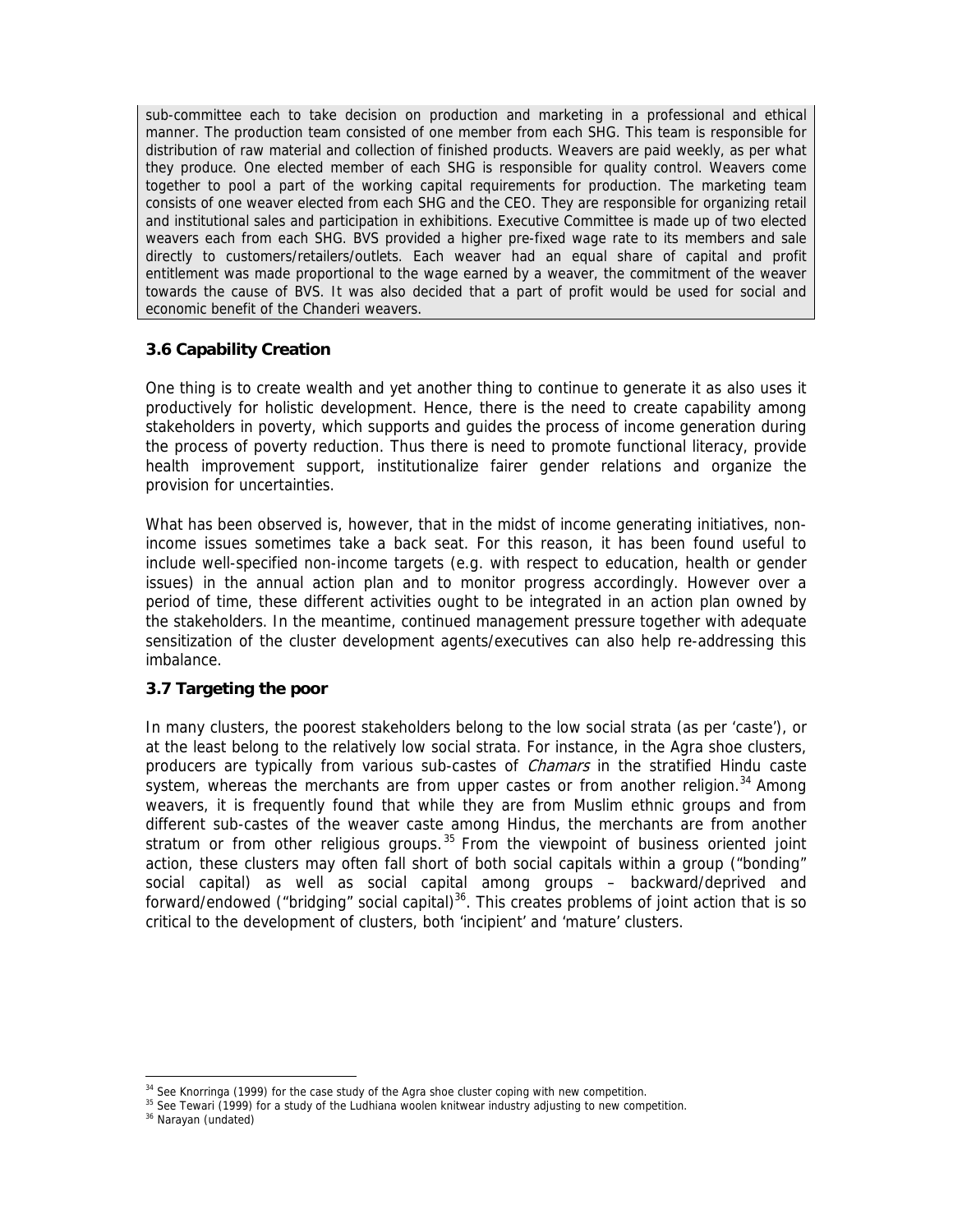#### **Box 3.11: Socially Backward are at the lowest end of the value chain hierarchy**

In **Jalandhar** football stitching cluster out of 247 workers investigated, 190 were reported to follow Hindu religion, while 23 followed the Sikh religion. Three major religious groups, of Hindus, Sikhs and Muslims could be identified of which three quarters were Hindus. There were a few Christians too. In the past few years, the Muslim household group has increased. Another religion group called Adharmis was also identified but further investigation found them as a part of Hindus who had stopped abiding by strict religious strictures and practices and are mostly SCs by caste origins. Castewise the overwhelming majority in the villages are *Ravidas*, a scheduled caste, who are named after a stitcher saint. Data suggest that approximately 90% of all household worker population is Ravidas. The second dominant caste among the workers is of a backward caste whose presence is one in ten.  $37$  Thus, the worker-trader compositions in the clusters described in this paper provide a kaleidoscope of relationships, which cannot be fully described in this paper.

There are about 820 working looms and 3000 weavers spread in the four villages of handloom cluster of **Bargarh in Orissa**. The majority of the weavers belong to either Costa or Bhulia communities and have good skills. They earn about Rs. 2500/- per month, which is low. The weavers belonging to the Harijan community are semi skilled and are mainly engaged in weaving the coarse count 'Janata' varieties of cloth. Their wage earnings range from Rs. 1200/- to Rs. 1500/- per month. The entire family gets involved in the activity, and while the preparatory processes like bleaching & dyeing, opening of yarn, and winding are done by the women and children of the family, the starching, warping, weaving and tie & dye activities are done by the male members of the family.

### **3.8 Project duration and contribution to development fund**

Given the low level of development of most poverty clusters, a 3-year project duration is far less than optimal. An ideal duration for such projects is suggested as at least 5 years. Again, the standard cluster development approach suggests a ratio of 2:1:1 towards development expenditure by the stakeholders, implementing agency and support institutions respectively. However for the clusters in the unorganized sector, an acceptable ratio may be 1:1:2 by stakeholders, implementing agency and support institutions, where the support institutions are tuned to such activities or 1:2:1, where the support institutions are either not tuned or do not have fund for supporting such activities. This ratio may get further tilted towards either the development agency or the support institutions, as a lot of expenditure often takes place for promotion of networks of poor stakeholders by high-priced resource persons in the absence of which, stakeholders do not pick up the momentum.

### **3.9 Project management**

 $\overline{a}$ 

A Cluster Development Programme traditionally supports associations, their NDAs and BDS providers who are the principal implementers of action plan activities, prepared by the cluster stakeholders themselves. A cluster development expert (CDE), representing a neutral implementing agency, implements the process. Generally one CDE can at most cover one cluster. Sometimes a big cluster may even desire more than one CDE. The CDE needs to be of medium capacity, with at least a post graduate/professional degree and having at least 5 to 10 years' of experience in handling such micro clusters. It is also important that the CDE is attached to the cluster for the entire Project life span, as the entire process is built on

<sup>&</sup>lt;sup>37</sup> All the material presented in the Jalandhar cluster is drawn from the report, "Corporate Social Responsibility In SGI of Jalandhar", July 2005, United Nation Industrial Development Organization, (Cluster Development programme) Conducted by Pankaj Prakash, Mudra Institute Of Communications, Shela, Ahmedabad.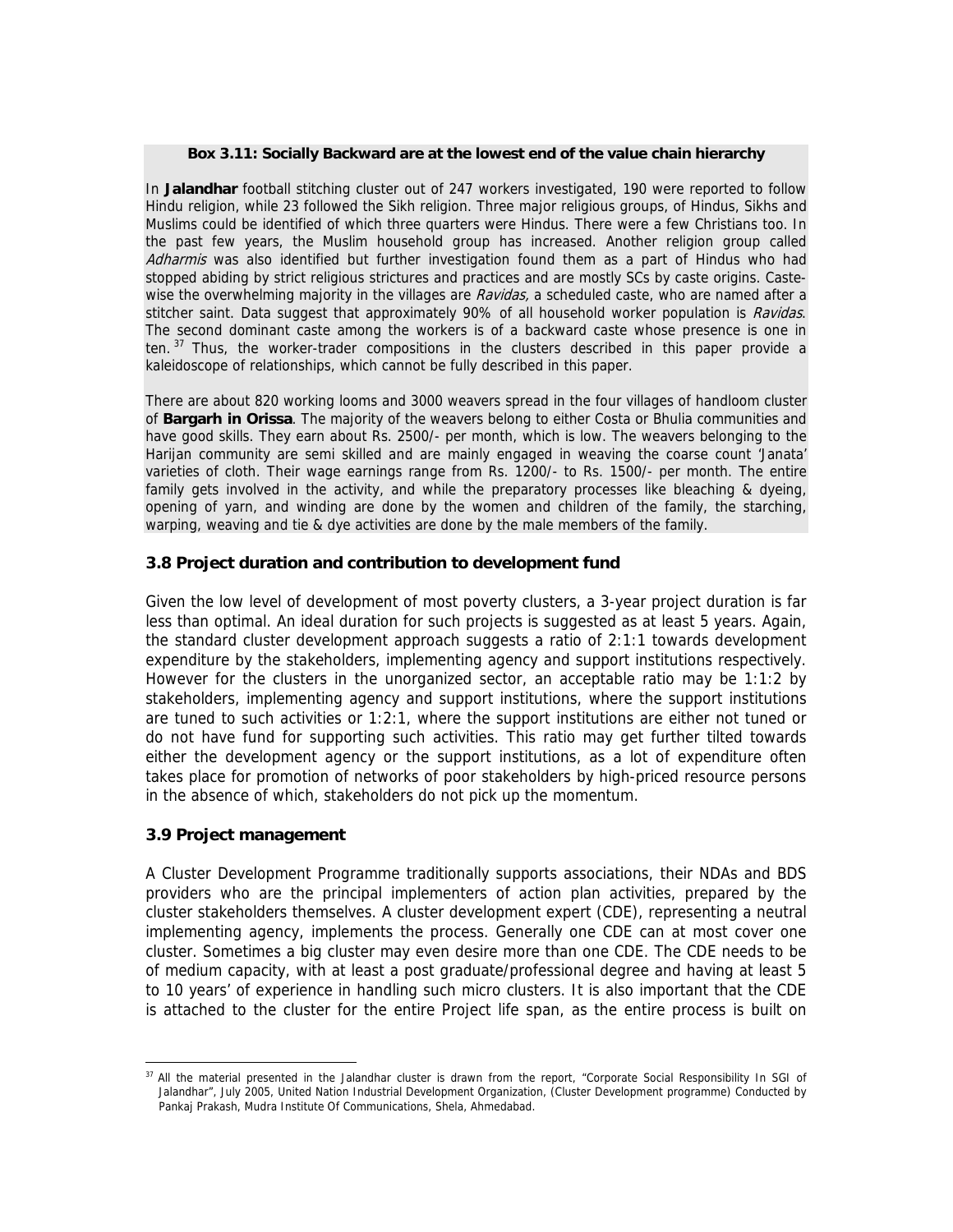mutual trust of delivery, which often gets entangled to the persons delivering and goes away with the person.

Despite the intensive involvement of CDE, experience in the field proves that there is scope for further offloading of responsibilities to ensure that outreach of the project in terms of poverty reduction is maximized, especially as trickle-down effects proved not to be particularly reliable. More specifically, the bulk of activities aimed specifically at poverty nodes (e.g. marketing, credit disbursement, infrastructure creation, etc.) ought to be subcontracted to specialized institutions. Moreover, field level experience shows that there is a good potential to involve NGOs, albeit of a sufficiently strong nature, in the process of group formation and social capital building.

Another issue of importance is appropriate time lag in decision making. During implementation a number of proposals for support would come up naturally and trust of the CDE (and as a corollary the implementing/monitoring/donor agency) with the stakeholders (business entities) will depend on the response time of approvals for support. At times there may also be need for small changes in certain activities of the approved action plan as per ground realities identified during implementation. Here often there is need for spot decisions, for smaller activities, with formal approvals following. A second best is putting in place a system with quick turn around time, which naturally requires that a range of low (financial) value decisions be delegated at the lowest hierarchy (field) level, with still higher value decisions for the meso (regional) level; with the policy (central) level only looking after highest value (e.g. infrastructure) approvals, approval of broad action plan and constant monitoring of the system.

## **3.10 Conclusion**

There are several lessons that we learn from scanning the various ways in which productivity gains were achieved in the cluster enterprises and later institutionalized at the cluster level. This can be organized into some wisdom and related to the theoretical literature that is relevant to this paper. The underlying points arise from the fact that the enterprise units are small and located in the cluster to share from their experiences and benefit from proximity. The requirement that they have for various factors, including technology and knowledge, is usually low and in view of their market presence in the competitive world, the ability to take risk is low. They have scarce information on the best practices in their own industry except for what they are able to see from their proximity and demonstrated to them with low stakes and high rates of success. In case of new technology and processes, indivisibility is often a handicap for small producers who cannot take advantage of scale, and thus access is limited and wastage factor high when used suboptimally. They also face constraints for making large investments, including for highly skilled manpower, machinery and technology, and also face financial limitations due to low resources.

These are instances where sharing of resources, scale, technology, knowledge, expertise and information on best practices are advantageous to them as a group. This is where cluster development methodology contributes to organize benefit beyond the proximity induced Marshallian externality argument presented above. As mentioned above, this needs help of outside agencies and also specialized support structure. Not the least is the issues with respect to selection of appropriate clusters and specially targeting the poor within those clusters.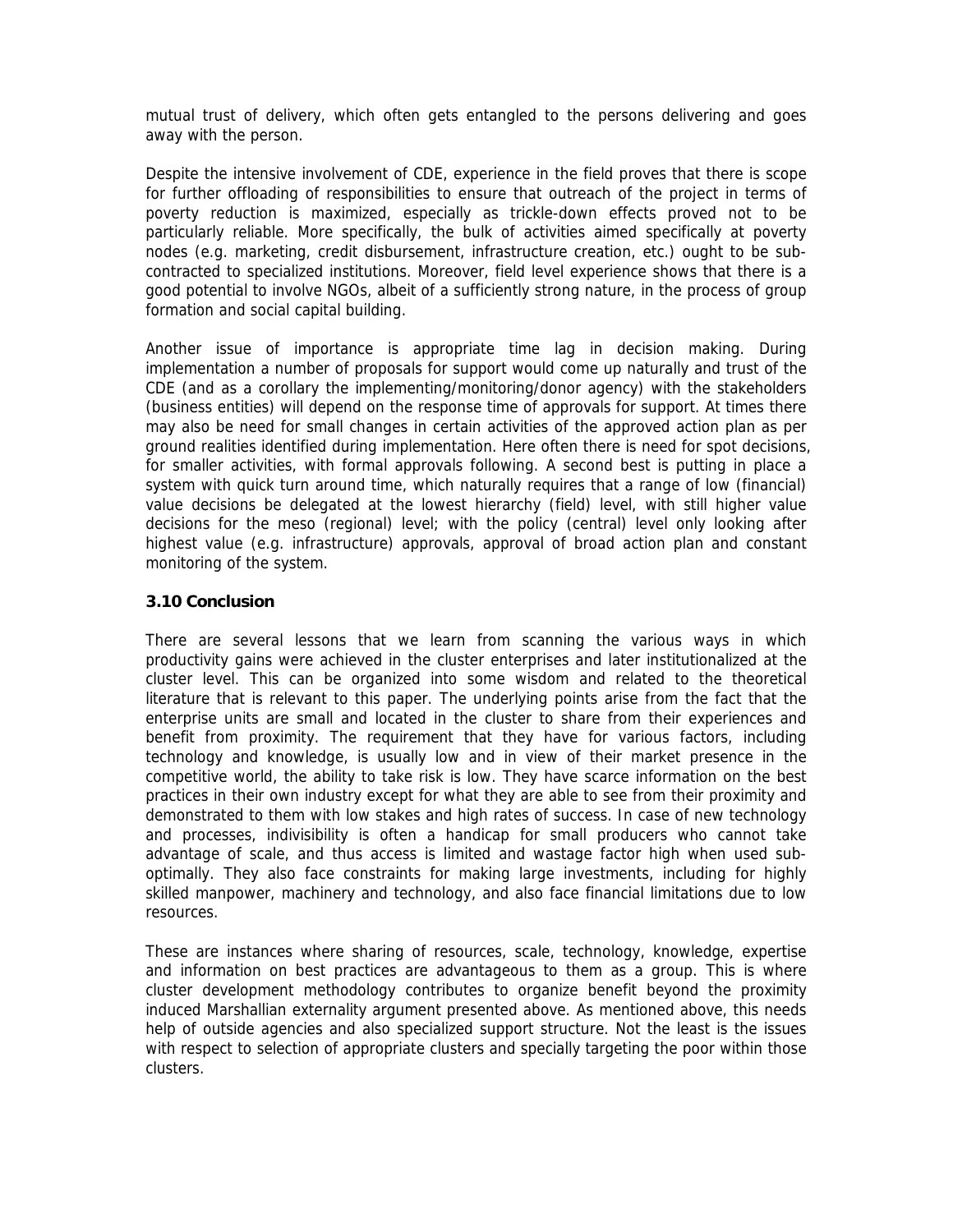# **4. Policy Suggestions**

## **4.1 The Perspective**

The Indian economy appears to be growing at a robust 8 per cent in the recent past, as compared to 5-6 per cent in the recent decade and is predicted to achieve even a higher growth trajectory of 9-10 percent soon with a supportive policy environment. Yet, growth in various sectors of India has not been balanced and the laggard among the three major sectors has been the agriculture (primary) sector. In recent decades, agriculture has grown at about 2 percent per annum despite the green revolution, which has nearly petered out, though this sector still supports close to three fifths of the population for their livelihoods directly or indirectly. In other words, the productivity of agriculture is abysmally low and there is enormous surplus labour force lurking in rural areas looking for alternative employment.

Industrial growth in India has been commendable, but it has not absorbed labour in any significant way; it has been found that the employment elasticity of growth in industry has been very low. The services sector growth has absorbed some labour, but that has not been adequate to absorb the labour that is available from rural India. It is also not surprising that rural and agro-based industries, which absorb labour, has not shown enough dynamism to capture this labour force.

Contrast this with China, a country of comparable dimensions, which has reduced poverty HCR to less than 3% in rural China and where during the two periods 1978-89 and 1990-97 rural enterprises clocked a growth rate of over 19% and 28% respectively. In 1997 the share of rural non-farm GDP in total GDP was 28%. It is now reckoned to be about 30% of total GDP, which is very impressive. Rural enterprises (called town and village enterprises, TVE) thus formed an important source of growth in China and contributed to employment generation and poverty reduction in a significant way. There is nothing comparable to this in the growth story for India.

Thus the impressive emerging growth story for India is not creating enough rural employment and the trickling down process is slow and decelerating. Hence the burden of job creation and poverty reduction would be on making rural based industries more dynamic.

Given the presence of micro units in clusters, it is here that the cluster policy becomes extremely relevant for poverty reduction. Though it will primarily target the transient poor as they are the people with some existing entrepreneurship and are in cluster, it will also cover the chronic poor as long as they also belong to such clusters. Thus, given the high presence of clusters in poverty hot spot districts, as shown in case of Orissa, chances are high that developing micro and artisanal cluster will impact on poverty nodes – transient and also chronic.

# **4.2 Policy Suggestions**

## 4.2.1 Creation of database

Targeting poverty reduction through cluster development calls for addressing the needs of an estimated 6000 clusters. While the handloom and handicrafts clusters are well defined, micro clusters need to be further documented with respect to their products, marketability and dispersion. Micro units dispersed over a wide area might not lead to sustainable cluster development due to high transaction costs of joint actions.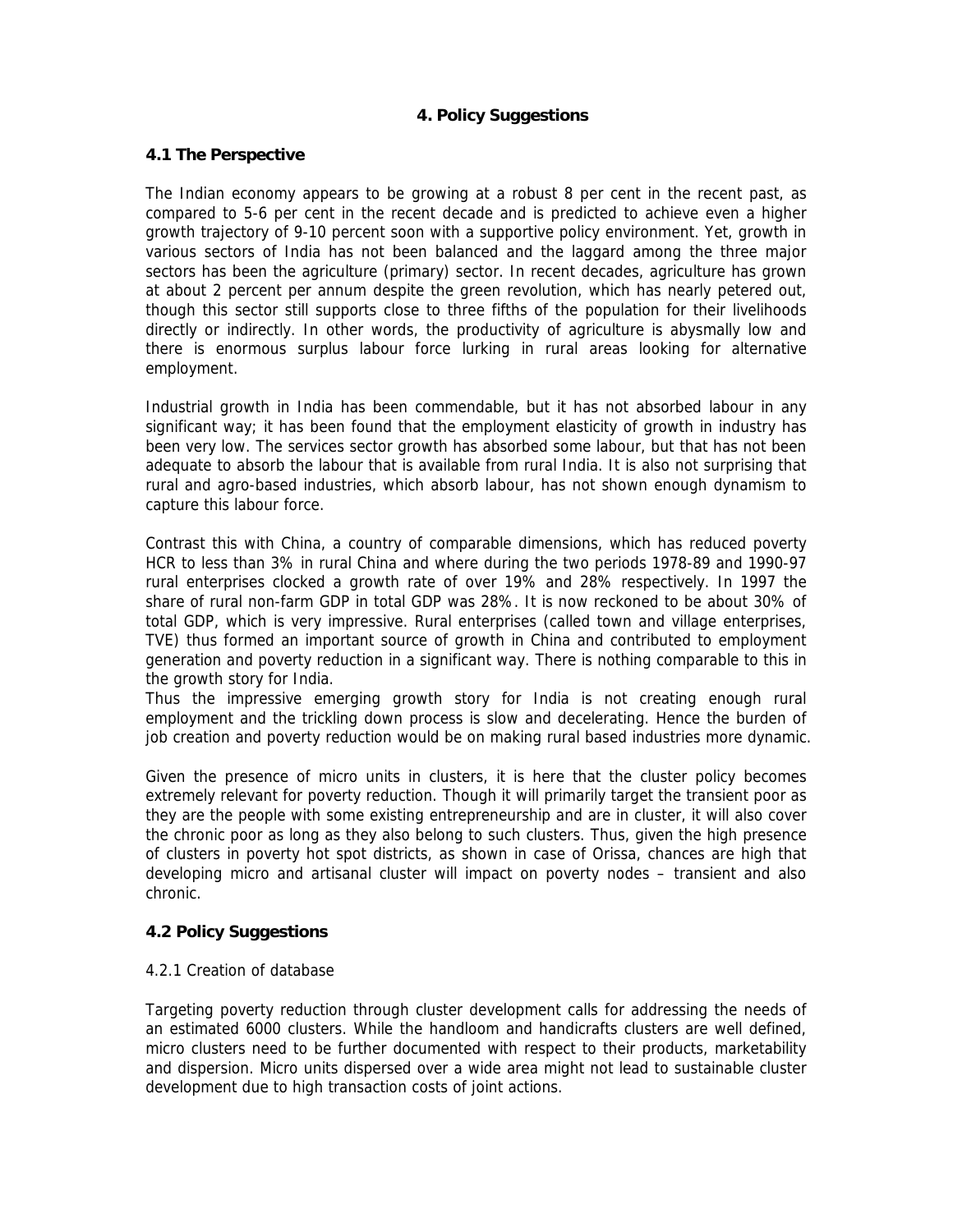### 4.2.2 Selection of Cluster

Priority may be given in addressing those clusters that are situated in the undivided states of Bihar and M.P., and in Assam, Orissa and West Bengal. They are also in abundance in the semi-arid regions of Andhra Pradesh (Telengana) and Maharashtra (Marathwada) and interior Karnataka. They are found in parts of arid Gujarat and Rajasthan, particularly among the tribal communities. Looked through the agro-ecological lens, the poverty clusters are found in 'rainfed' unirrigated parts of India in central and eastern states and more acute in the inhospitable terrains where many backward castes and tribes have made their habitats. Here one need to address those clusters which have a future in so far as their product range is concerned and the products are labour intensive. Within those clusters, highest importance needs to be given to the presence of certain social groups such as higher presence of SCs, STs and Muslim communities and those having higher involvement of women as entrepreneurs/workers.

## 4.2.3 Promoting Clusters

The areas that require special attention are promoting marketing opportunities, enhancing productivity and competitiveness, e.g. through benchmarking/demonstration of technological processes, training, linkages with support institutions, shared use of business development services, appropriate financing, creation of critical infrastructure and creation of local governance framework for groups of local stakeholders (e.g. SHGs, NGOs of SHGs, association, producers' company, any other corporate entity, etc.) for continuous business promotion. It must also be made explicit, that the areas of support are indicative and not exhaustive. Few issues however need special interest.

### 4.2.3.1 Role of private sector

In areas related to marketing and training, higher importance should be given to private sector participation. Training and one-off market linkages (e.g. exposure, fair participation, etc., which are otherwise important to create initial vision and demand of local stakeholders) are often incomplete with structured support and needs prolonged business driven learning which a private sector stakeholder, e.g. a buyer for a group of local stakeholders can only provide. Hence, the training component of such learning process needs to be supported through actual implementation by such private sector players (value chain partners). During this process creation of suitable and mutually agreed joint legal structures of large private sector stakeholder and groups of local stakeholders also needs to be facilitated.

### 4.2.3.3 Diagnosis

During implementation, stress should be given to cover the relatively deprived stakeholders – caste as well as gender wise. While their views need to be noted through a diagnostic study and PPA exercise, the ratio of their coverage should be higher than that of the overall coverage ratio.

### 4.2.3.4 Linkage with support institutions

While the cluster development agency is backed by donor (programme) fund for development, yet they must link with support from other local support agencies – not only for (a) leverage, but also for (b) overall programme compatibility at the local level, (c) creation of contact of the stakeholders with local support agencies and (d) spread the objectives and techniques of cluster development to those agencies.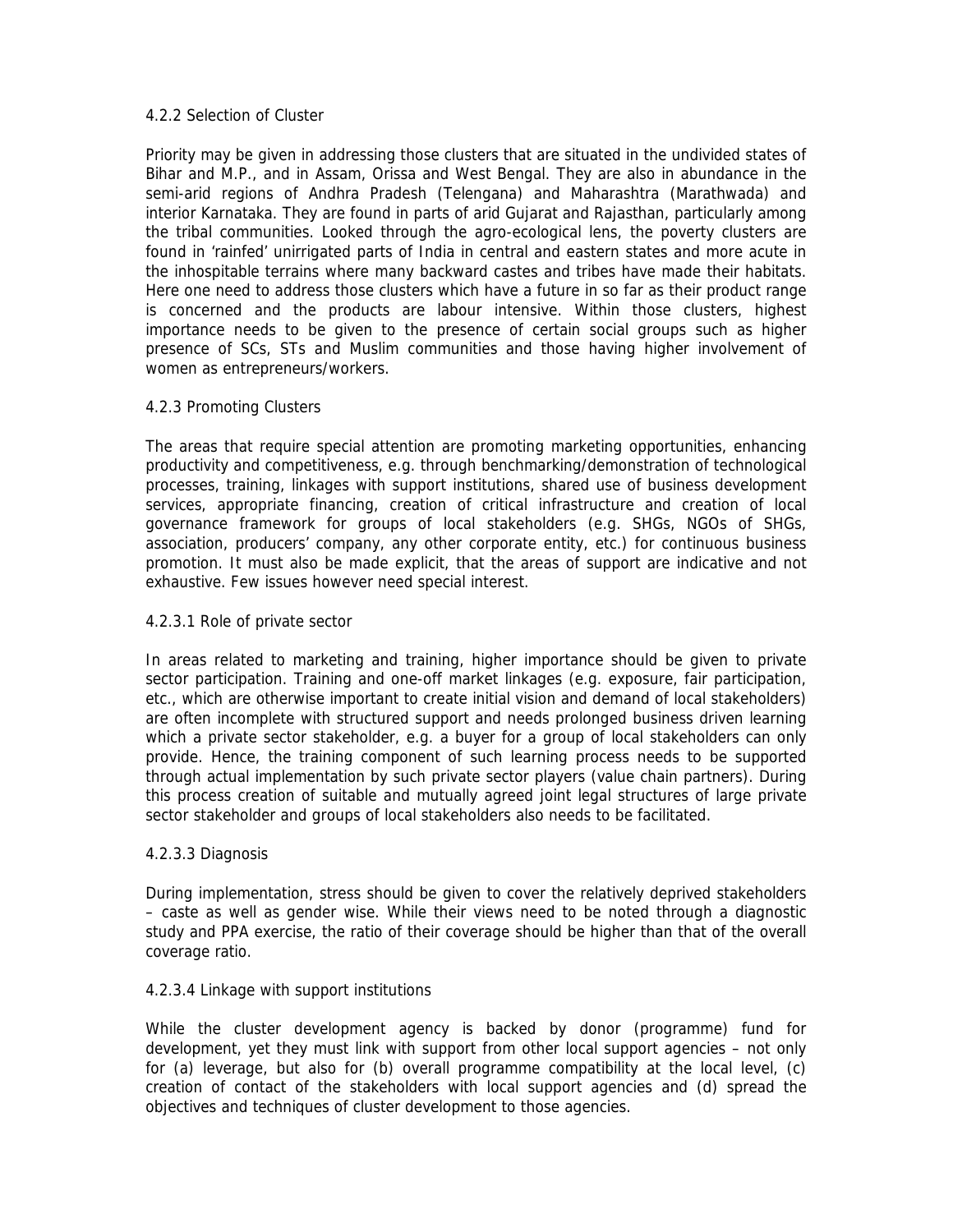### 4.2.3.5 Usage of service providers

As described below, the implementing agency is an intermediate conduit for development and should maximise creation of local capacity by involving BDS providers and NDAs.

### 4.2.4 Support value and duration

The period of support also needs to be longer. In general an ideal support system should be for a period of 5 years with an average (for all activities) overall contribution to the tune of 50 per cent of the development expenditure. 25 per cent should be mobilized by the implementation/managing unit (see below) through other available support schemes and 25 per cent should be mobilized from the participating stakeholders. The extent of support should be flexible (as per demand) and needs to be naturally validated by contribution of local stakeholders. Here the guideline should be - higher the support, higher the developmental nature of the activity, be it for soft or hard intervention. Going by the same logic, contribution by not privileged stakeholder group can be pegged at a relatively lower value.

## 4.2.5 Capability building

While income generation will lead to growth of stakeholders, there will often be need for providing various capability creation training and handholding related to working literacy, gender empowerment and health. Funds should be allocated to hire such support systems for "niche value outsourcing" from suitable institution.

### 4.2.6 Management of Implementation at cluster and policy level

Promotion of appropriate joint activities, inclusion of the poorest and their capacity building, etc. require constant, continuous and high value inputs. Experience shows that this process requires involvement of at least one full time knowledgeable person (more for larger clusters) – the cluster development executives (CDE) to manage implementation in a cluster. Besides, there is need for implementing agencies (of the CDE) for providing handholding and institutional support. Both the CDE and the implementing agency requires training and monitoring support from specialised agencies. There will also be requirement of macro management of a country-based programme by an experienced agency.

## **4.3 Resource requirement**

It is difficult to gauge the resource requirement of such development efforts, particularly when apart from capacity building creation of cluster related infrastructure is also involved. However experience suggests that basic capacity creation needs can have a budget of Rs 50 to Rs 100 lakh for a period of 5 years. With support of at least around 20 to 40 per cent coming from local stakeholders (with lower percentage support coming for smaller clusters) and other support institutions, this will warrant a budget of around Rs 40 to Rs 60 lakh of development fund for a cluster. In addition one can safely add a budget of Rs 40 lakh that includes cost of CDE (Rs 15 lakh), implementing agency (Rs 10 lakh), and training and monitoring agency (Rs 15 lakh). This makes a total of Rs 80 lakh to Rs 100 lakh per cluster. If we assume that various cluster related infrastructure will be to the tune of Rs 1 to Rs 2 crore on an average and assuming that an amount of Rs 20 to Rs 50 lakh could be availed from other sources (e.g. state government, other development agencies, stakeholders, etc.) one can safely add a budget of Rs 80 lakh to Rs 150 lakh per cluster on this count.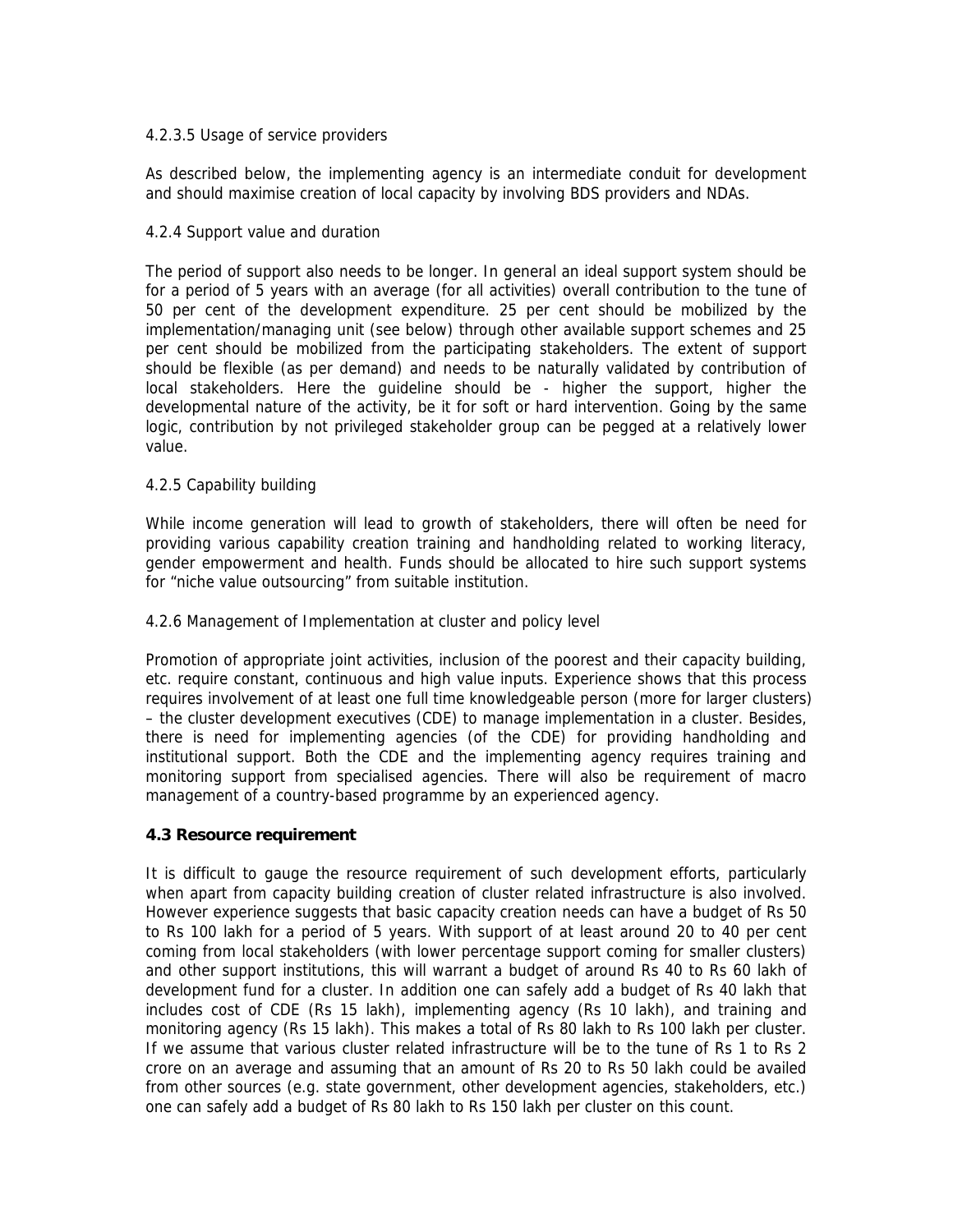Thus it is estimated that one needs to allocate Rs 1.3 to Rs 2.5 crores per cluster. Hence on an average, one can take a figure of Rs 2 crores per cluster. This implies that if the nation targets to work out the cluster development methodology in for the country we target to work out cluster development for 500 clusters in the next 5 years, a budget of Rs 1000 crores will be warranted.

This, however, does not take into account loan requirements, which is assumed from the normal banking/micro finance system. This also does not take care of continuous (not such project based needs, which is taken care of as part of the development fund) capability (literacy, health, gender) enhancement fund, which is also assumed to be sourced through regular sources.

It may be mentioned here that, on a first impression, a few Ministries/Departments of the Central Government have already embarked on cluster development initiatives. A broad description of these schemes and a broad schematic requirement for this purpose is outlined in Annex 1.

## **4.4 Beyond Cluster Development**

 $\overline{a}$ 

In our quest for poverty reduction we may venture into backward regions and districts where education and skill endowments may be limited. Hence we may need to provide added support to such areas in setting up capacity for their development. For instance, an area may need support through setting up of an industrial training Institute or sending the potential workers to such institutions or apprenticeships in successful and mature clusters. This may turn out to be a crucial gap in many poverty clusters in the country, which are otherwise amenable to poverty reduction by helpful interventions.

Notwithstanding all the above, it should be added that the government's responsibility for development of infrastructure remains enormous, particularly with respect to rural connectivity. It has been found that the contributions of such investments by government in poverty reduction have been very significant, and perhaps by far the most important.<sup>38</sup> Needless to add, these infrastructure investments would provide a quantum leap to the marketing capacity and information flow to the clusters, which they lack otherwise. Development of human development skills are also among the general support these clusters would do very well to draw upon.

<sup>&</sup>lt;sup>38</sup> See Fan, Hazell and Thorat (1999) for evidence on India and Fan, Zhang and Zhang (2002) for China. See also Thorat and Fan (2007) for a recent account of the issues involved.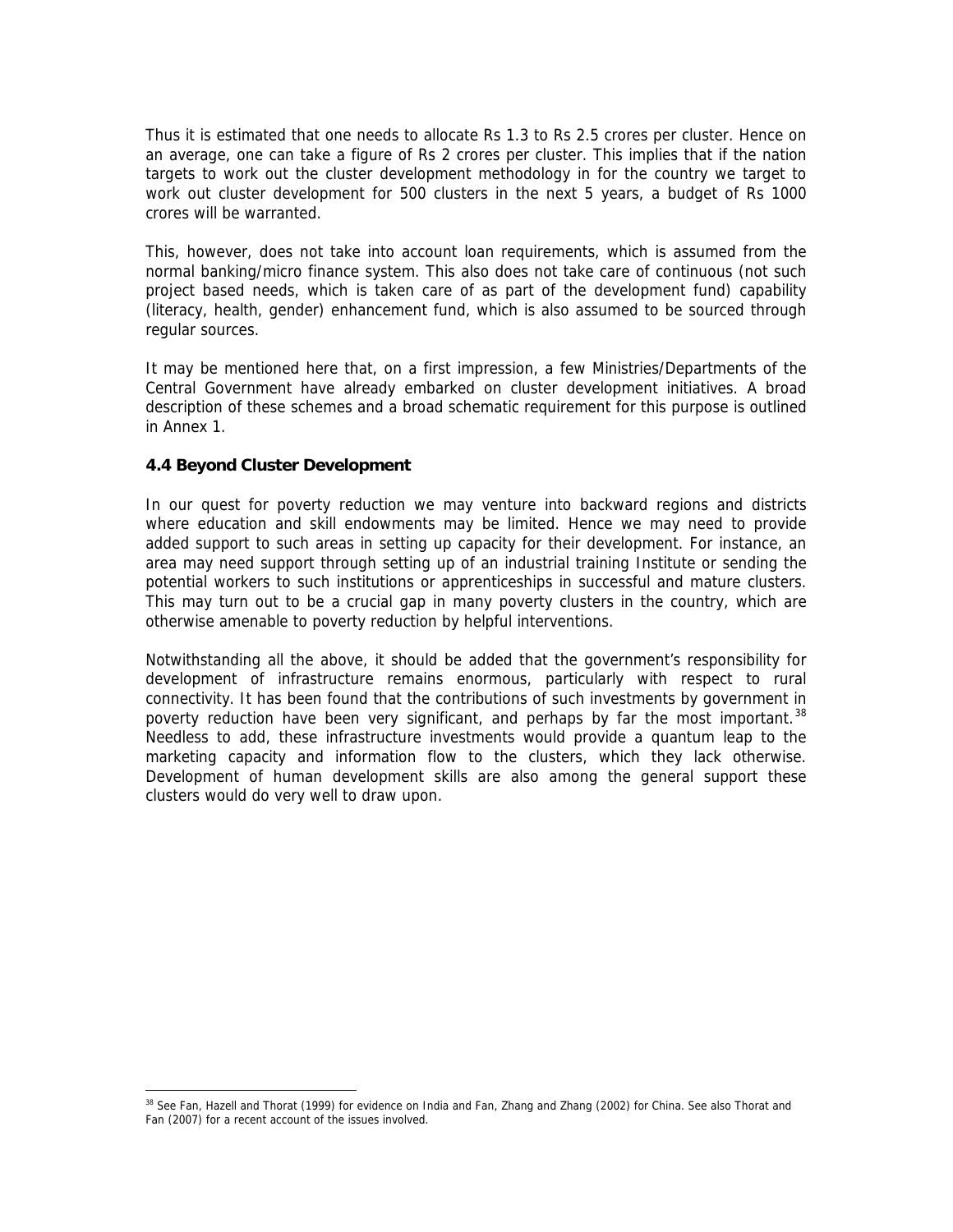### **Schemes on Cluster Development**

The above chapters have created the basis and provided suitable policy suggestions for cluster development approach. Objective of this chapter is to:

- 1. Suggest typology of activities that a Scheme promoting such cluster development approach should cover
- 2. Introduce cluster development schemes (that have direct poverty impact) in operation along with their coverage

### **A1.1 Activity typologies**

As identified in Chapter 2 above, the three major issues that deserve programme support for promotion of cluster related issues include (a) marketing, (b) productivity and competitiveness and (c) creation of local networks to continuously address challenges in these areas, in a cluster. Again, a number of case studies from UNIDO Poverty Project<sup>39</sup> as well as past UNIDO experiences<sup>40</sup> suggest that these broad objectives can be promoted through the following approaches:

- (a) Benchmarking: Many a times, learning takes place through visits, discussions and understanding of successful (benchmark) models. Here, support is required for locating such models, creating appropriate linkage to facilitate detailed (free and frank) discussion, organisation of visit, and understanding and also follow-up discussions to organise similar initiatives if applicable.
- (b) Promotion of regular (known) activities: The organisations that have either gone for or are suitable to go for cluster development, are in most cases, working in the area of development for years. Thus they already have in place various schemes/programmes, which are already in place to promote joint activities to achieve the above objectives.
- (c) Promotion of specialised activities: Theses are joint activities, which are specially designed based on ground conditions. These depend on a variety of factors including e.g. current level of need, trust among a group of stakeholders, presence of suitable local systems (to organise the activity), nature of stakeholders, etc. These are important interventions and adequate flexibility on this account can substantially boost a programme.
- (d) Infrastructure creation/promotion: While a cluster is expected to have its basic infrastructure<sup>41</sup> (road, electricity, water) in place, creation of critical infrastructure is a must. Such resources flow comparatively easily if available schematically. Else the process of organizing such support can be lengthy and can test the patience of stakeholders who have just started getting a feel of joint action.
- (e) Linkage with value chain partners: Successful clusters breed specialization. The process of attaining specialization is organic (hence time consuming), costly and above all comes only when appropriately targeted. Alternately the development process must be on a constant look out for providing linkage to appropriate value chain partners. Thereafter the process of learning becomes the necessity of the chain partners both from above (providing knowledge) and from below (gaining knowledge), thereby moving towards specialization.

 $\overline{a}$ **39 The UNIDO Poverty Project – "Thematic Cooperation Between UNIDO and SDC in the Areas of SME Networking and Cluster Develop (US/GLO/02/059)" was an action research project for understanding how to reduce poverty of** 

<sup>40</sup> Standard and Troject Reports of US/GLO/02/059, US/IND/97/148 and US/IND/01/193 in www.smeclusters.org<br>41 At times a cluster may lack even a basic infrastructure. Here need for linkage creation with appropriate support **organisation is a must.**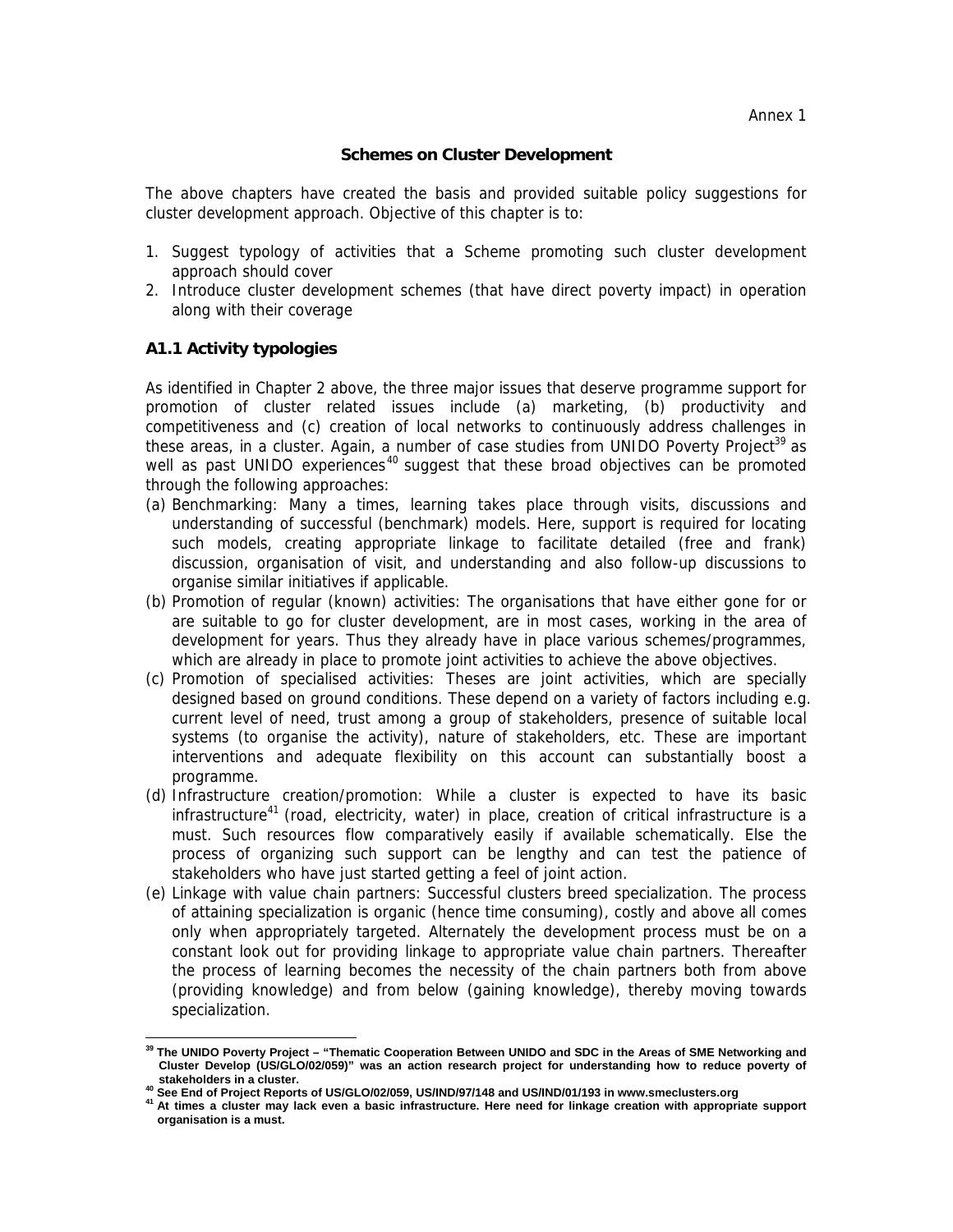Table A1.1 details the typology of activities by combining the parameters and the critical interventions by which these are achieved. Table A1.2 gives a list of comprehensive, though not exhaustive list of activities that falls in these 15 typologies of activities.

|                                   |    | Marketing | Productivity<br>and | Local<br>Sustainable |  |  |  |  |  |
|-----------------------------------|----|-----------|---------------------|----------------------|--|--|--|--|--|
|                                   |    |           | Competitiveness     | ORganisations        |  |  |  |  |  |
|                                   |    | М         |                     |                      |  |  |  |  |  |
| Benchmarking                      |    | <b>MB</b> | PB                  | SВ                   |  |  |  |  |  |
| Regular activities                | R  | <b>MR</b> | <b>PR</b>           | SR                   |  |  |  |  |  |
| Special activities                |    | <b>MS</b> | PS                  | SS                   |  |  |  |  |  |
| Infrastructure                    |    | ΜI        | PI                  | SI                   |  |  |  |  |  |
| with<br>chain<br>Linkage<br>value | -L | ML        | PL                  | SL                   |  |  |  |  |  |
| partners                          |    |           |                     |                      |  |  |  |  |  |

# **Table A1.1: Typology of Activities**